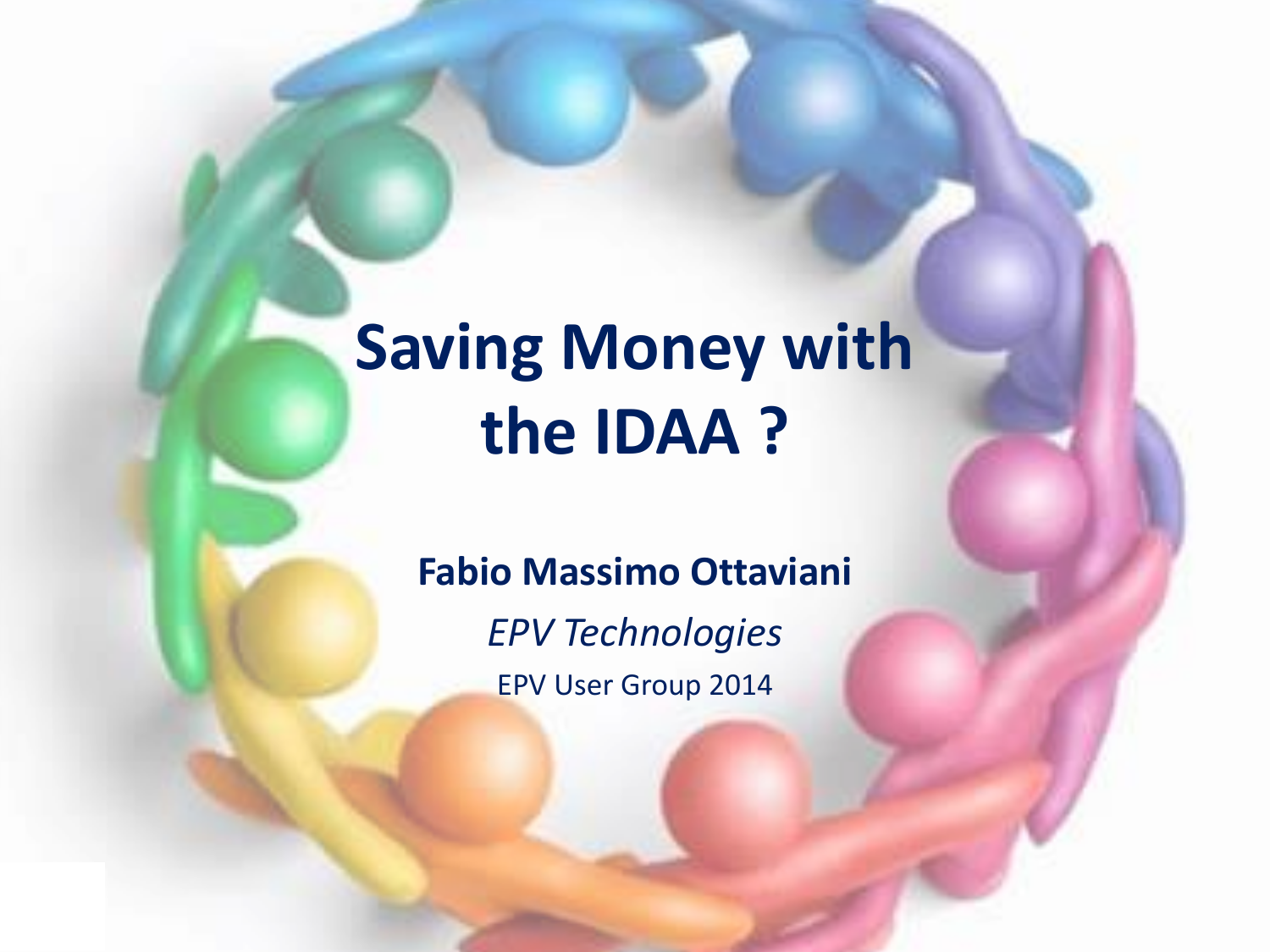### Disclaimer, copyright and trademarks

#### • Disclaimer:

THE INFORMATION CONTAINED IN THIS PRESENTATION HAS NOT BEEN SUBMITTED TO ANY FORMAL REVIEW AND IS DISTRIBUTED ON AN "AS IS" BASIS WITHOUT ANY WARRANTY EITHER EXPRESS OR IMPLIED. THE USE OF THIS INFORMATION OR THE IMPLEMENTATION OF ANY OF THESE TECHNIQUES IS A USER RESPONSIBILITY AND DEPENDS ON THE USER'S ABILITY TO EVALUATE AND INTEGRATE THEM INTO THE USER'S OPERATIONAL ENVIRONMENT. WHILE EACH ITEM MAY HAVE BEEN REVIEWED FOR ACCURACY IN A SPECIFIC SITUATION, THERE IS NO GUARANTEE THAT THE SAME OR SIMILAR RESULTS WILL BE OBTAINED ELSEWHERE. USERS ATTEMPTING TO ADAPT THESE TECHNIQUES TO THEIR OWN ENVIRONMENTS DO SO AT THEIR OWN RISK.

#### • Copyright Notice:

© EPV Technologies. All rights reserved.

#### • Trademarks:

All the trademarks mentioned here belong to their respective companies.

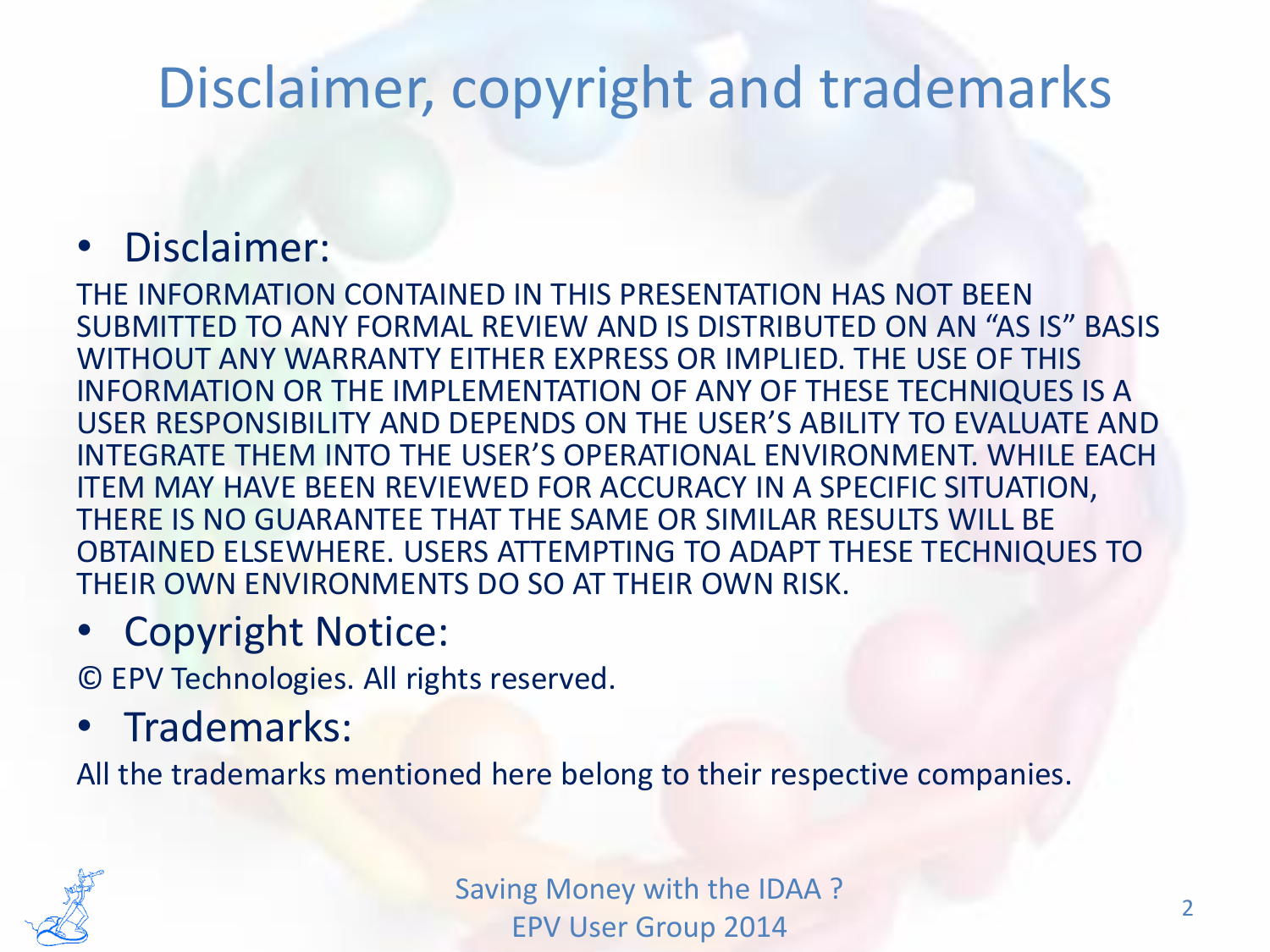#### EPV Technologies

- Since 2003 EPV Technologies has developed and distributes the EPV products suite for Capacity Management
- Products' goal is to control and optimize hardware and software to reduce costs and maintain and often improve service levels
- EPV zParser, EPV SMF2XL, EPV for z/OS, EPV Graph for z/OS, EPV for DB2, EPV for WMQ, EPV for zLINUX, EPV for UNIX, EPV Graph for UNIX, EPV for VMware, EPV for WINDOWS, MyEPV
- Customers in Italy, Belgium, Brazil, France, Germany, Israel, Japan, Luxembourg, Switzerland, UK and USA
- WWW.EPVTECH.COM

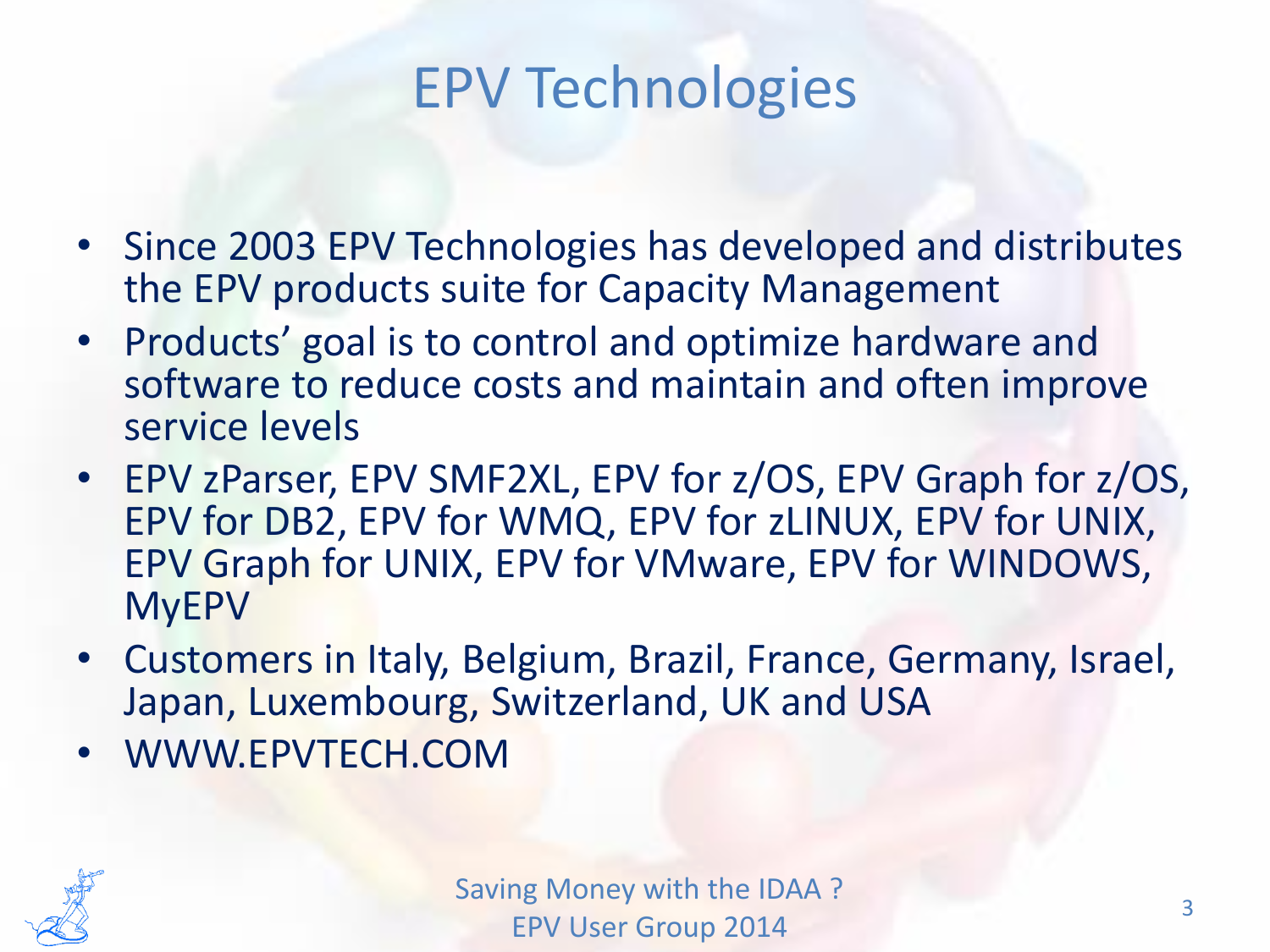## Agenda

- Introduction
- IDAA Accounting
- IDAA Statistics
- Accelerator Modeling
- What about Money ?
- Conclusions

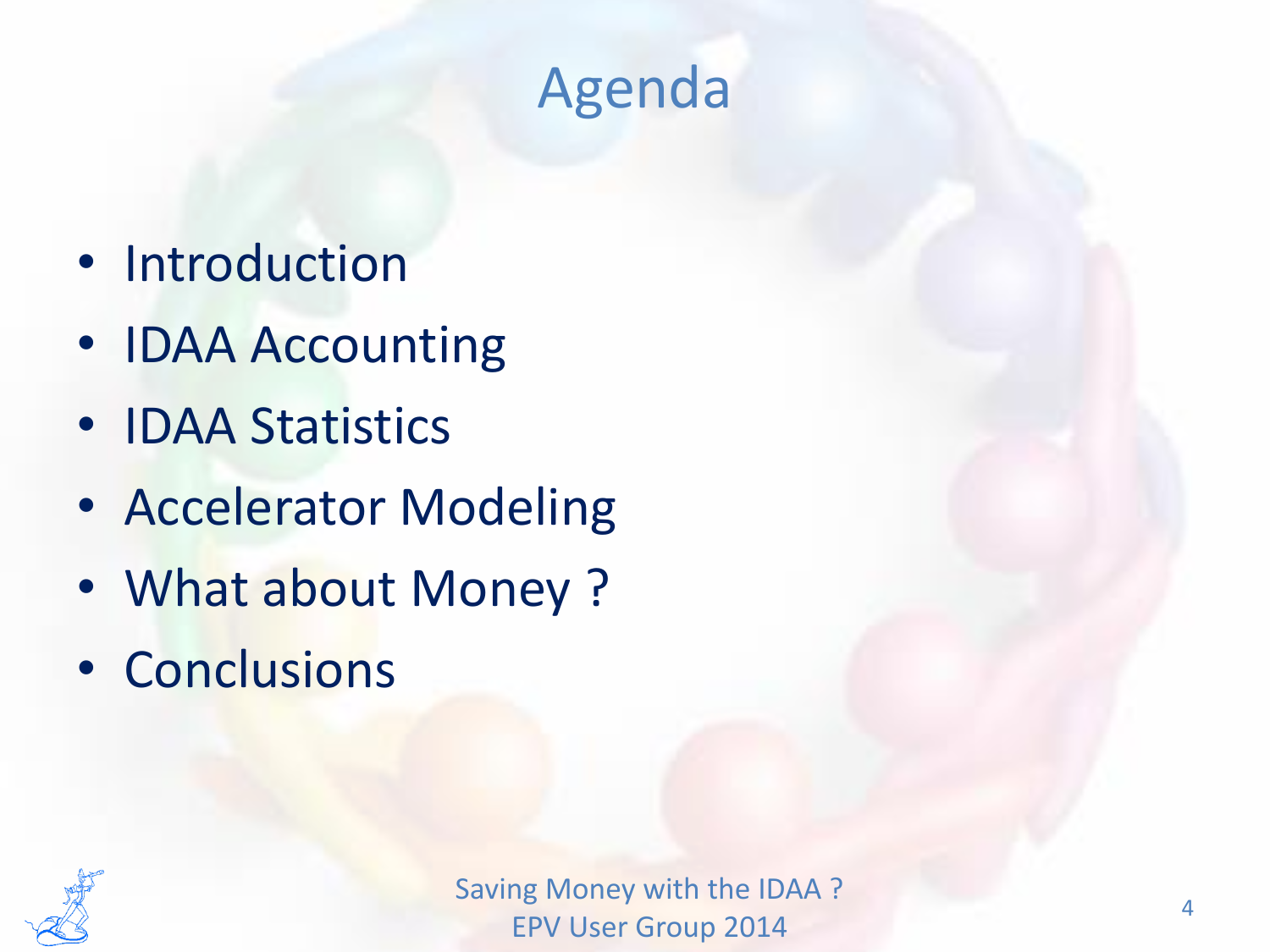- The IBM DB2 Analytics Accelerator (IDAA) is an appliance that comes as additional hardware and software to be connected to a z196, z114 or zEC12 system
- Initially based on zBX, since V2 it's powered by Netezza technology
- Offloading queries to the IDAA avoids CPU usage on z/OS and guarantees great performance improvements
- Current version is V4; it was released in November 2013 (ENUS213-427)

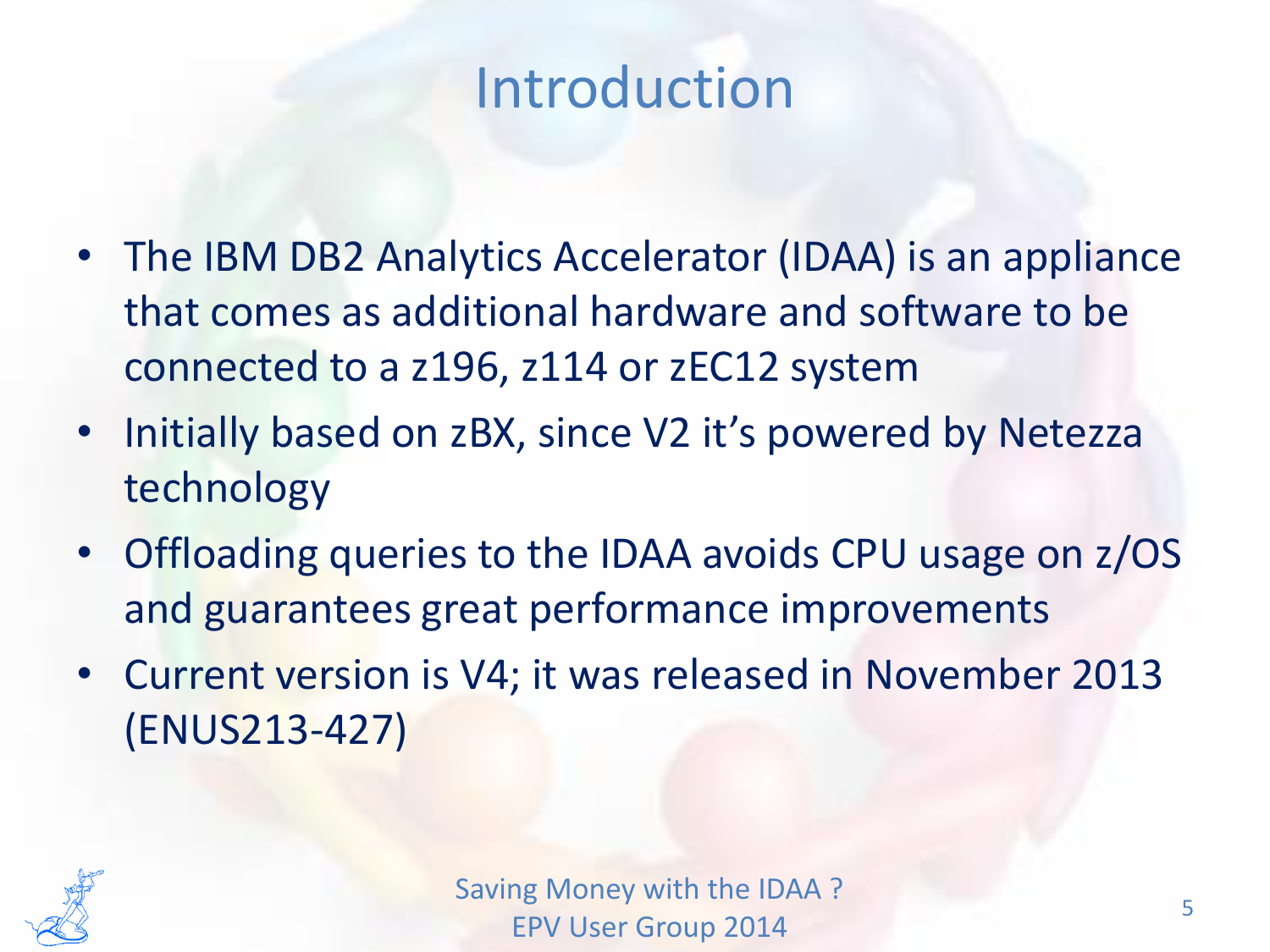- Most important new features in V4
	- Static SQL and multi-row FETCH support
	- Automated workload balancing across multiple accelerators
	- Improved incremental update performance
	- Many High Performance Storage Saver enhancements
	- DB2 V11 support

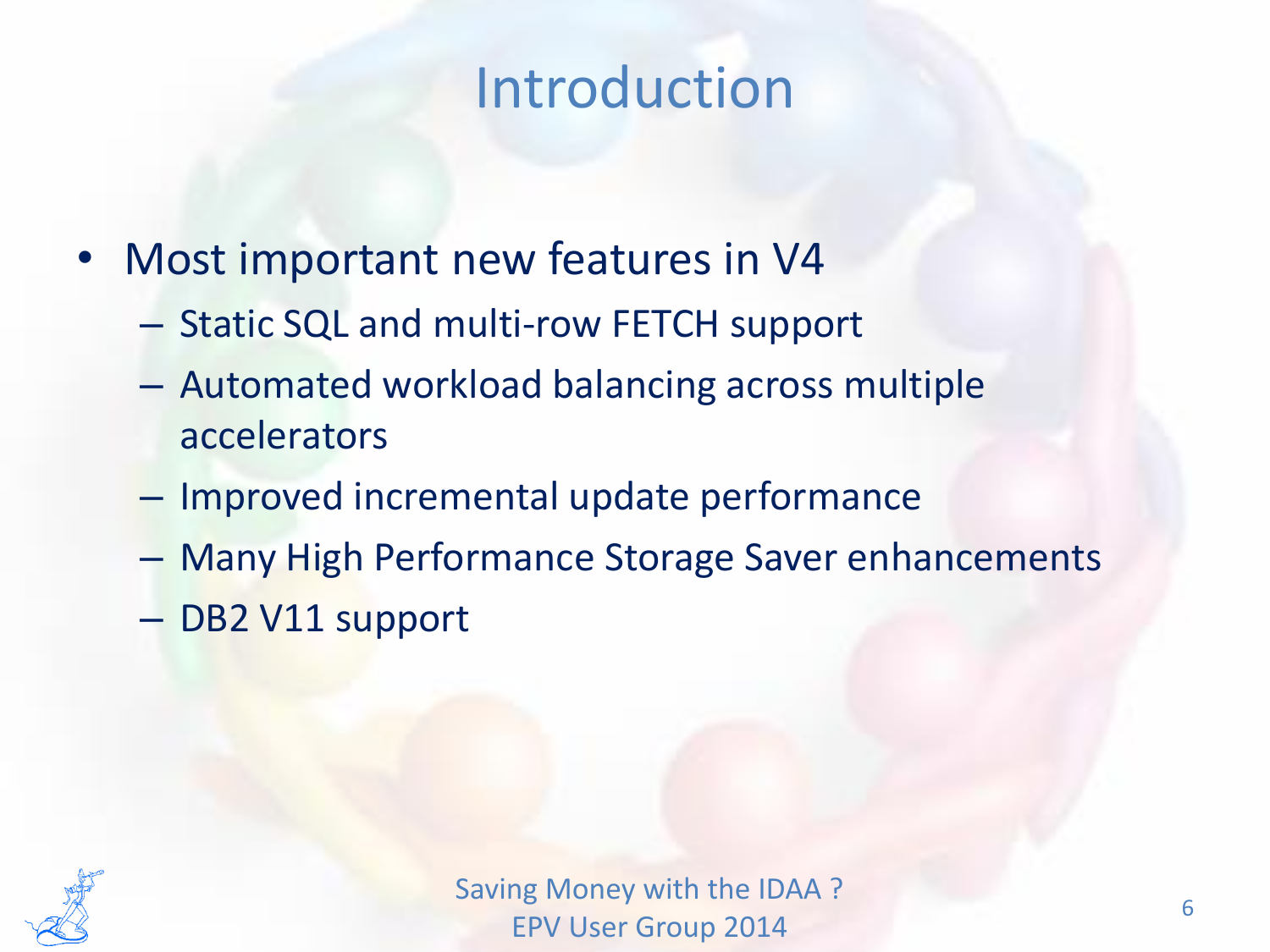- Software requirements for the IDAA:
	- z/OS V1.11, or later
	- DB2 V10.1 for z/OS , or later
	- DB2 Utilities Suite for z/OS , V10.1, or later
	- XML Toolkit for z/OS , V1.10, or later
	- IBM Ported Tools for z/OS , V1.2.0, or later

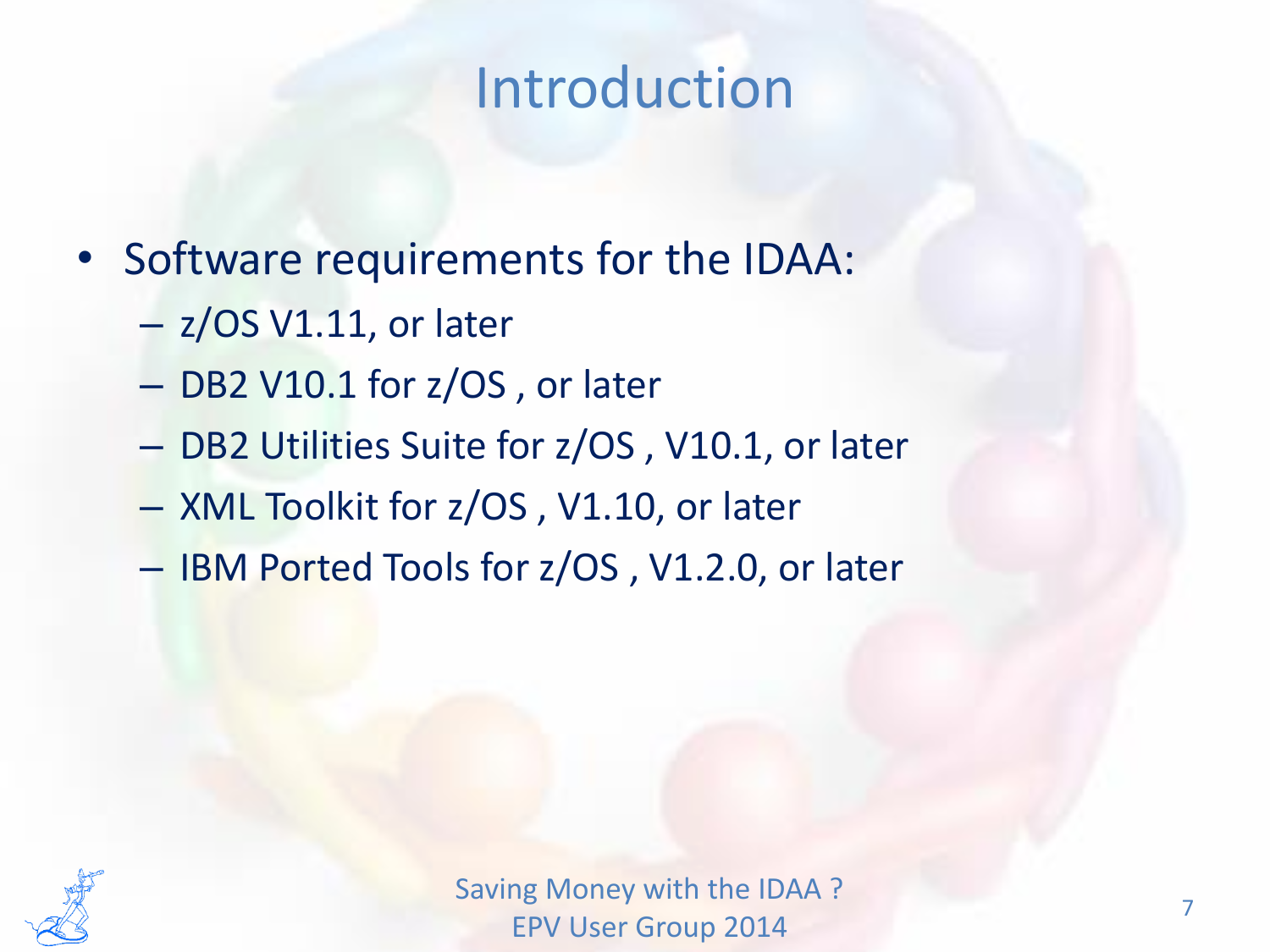- IDAA is fully integrated in DB2 and it is used as an access path under the control of the Optimizer
- DB2 is still the owner of the data
- Users and applications have to access the IDAA through DB2; they don't need to be aware of it
- No application change is required
- IDAA utilization has to be allowed by DSNZPARM parameters and the CURRENT QUERY ACCELERATION special register

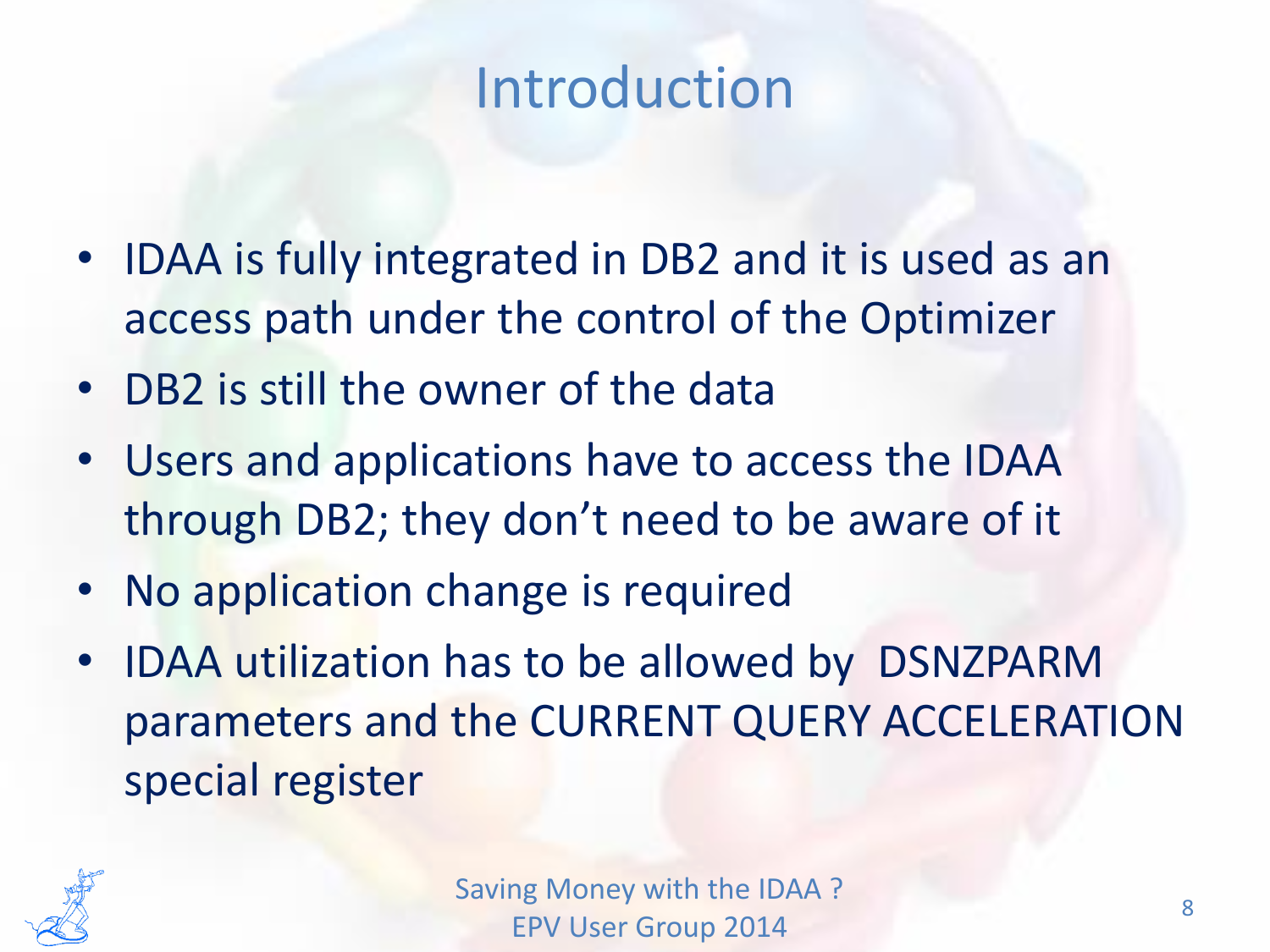

from 'Optimizing DB2 Queries with IBM DB2 Analytics Accelerator for z/OS' IBM Redbooks SG24-8005-00

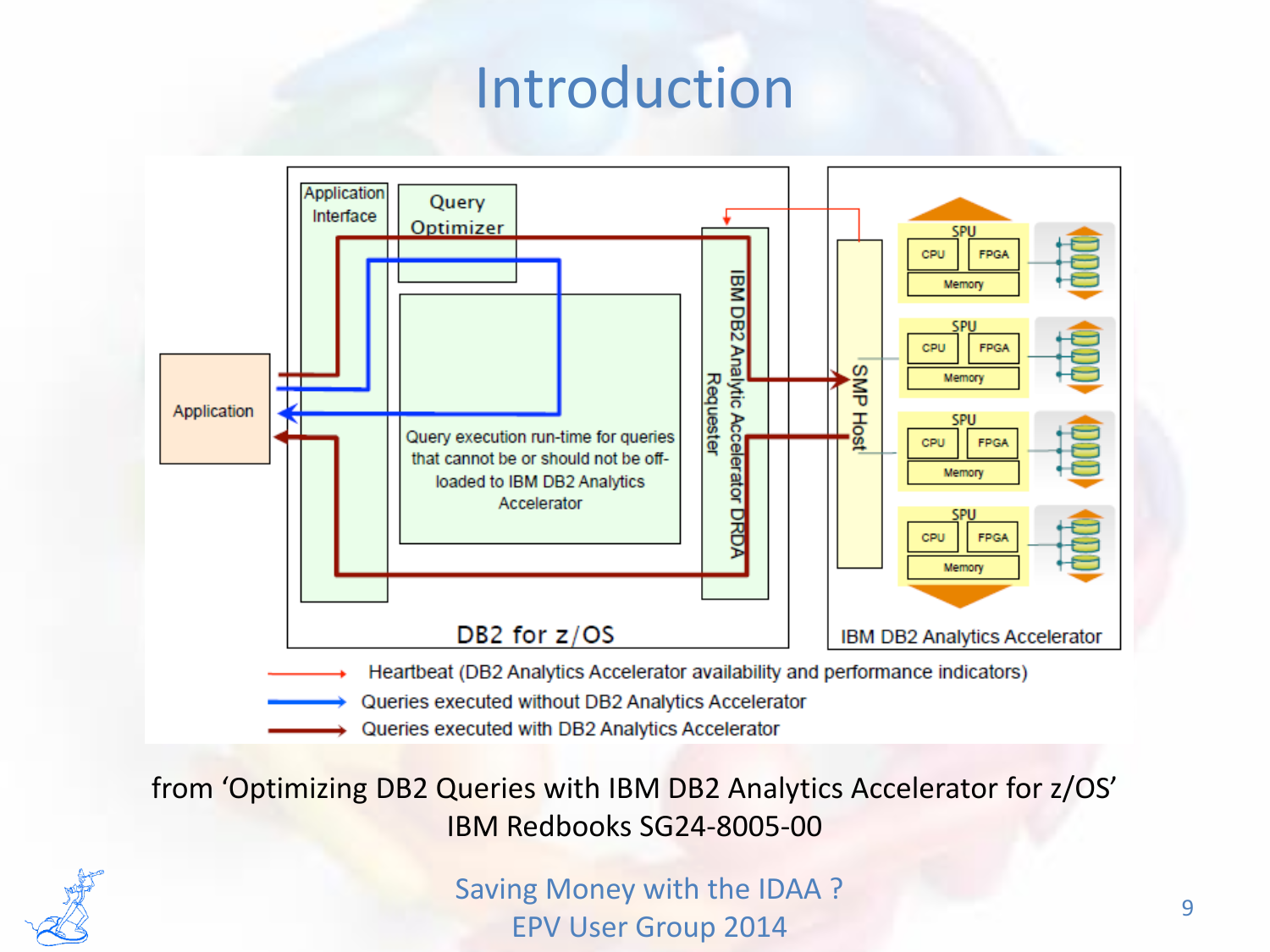- IDAA hardware resources (N2001 full rack):
	- 2 SMP hosts (also called coordinator nodes)
	- 7 S-Blades (also called worker nodes)
	- $-7 * 16$  CPU cores (processing units)
	- 7 \* 16 FPGA (Field Programmable Gate Array)
	- $-7*128$  GB Memory
	- 240 disks for user data (RAID1 protected) + 34 spare disks + 14 disks for swap/log space required by the Linux operating system running on the S-Blades (2 disks / S-Blade)
	- 48 TB uncompressed data (4:1 compression expected)

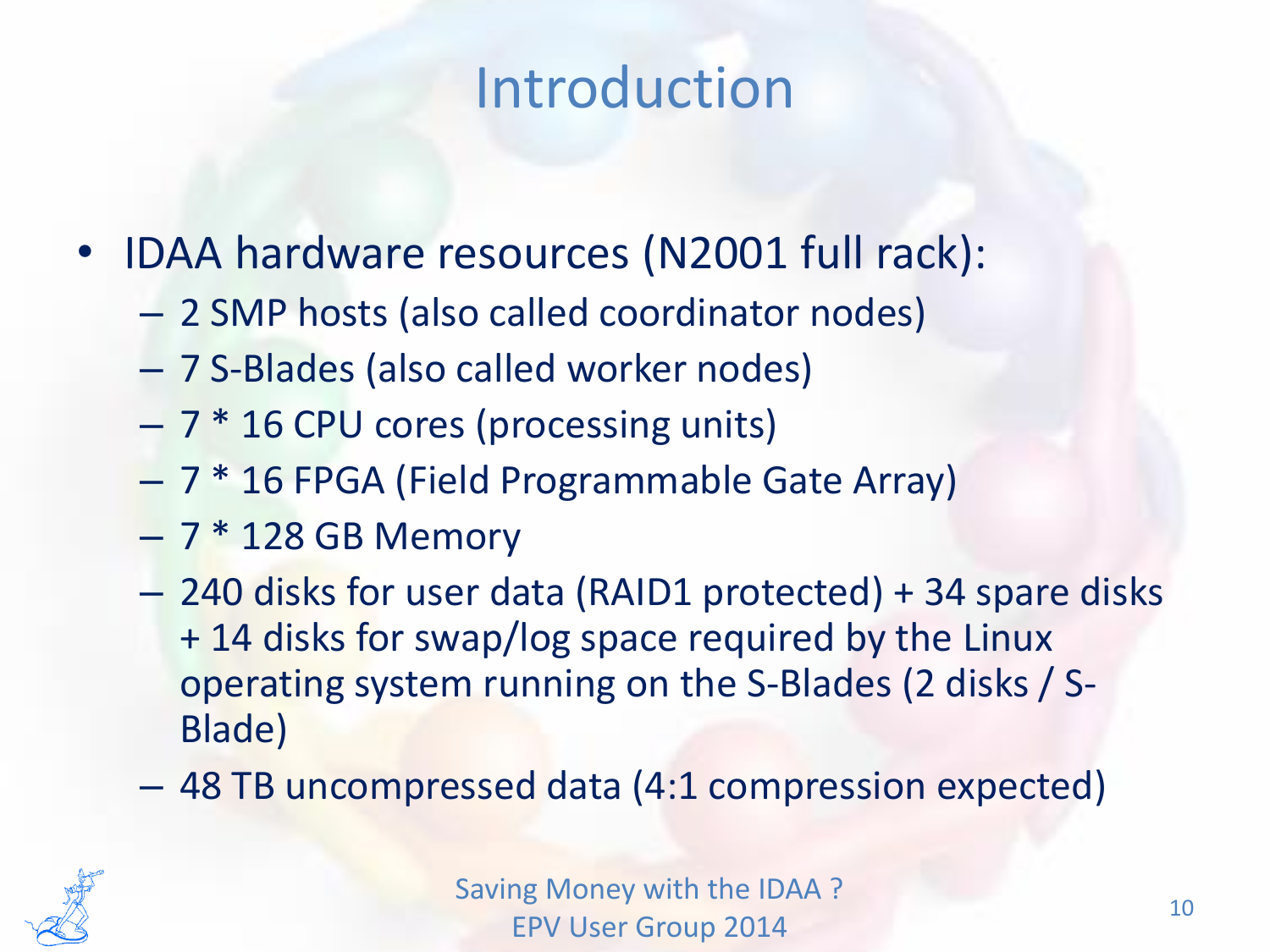- DB2 only talks with the SMP hosts
- SMP hosts send the query to the S-Blades
- Each S-Blade processes those slices of data that are stored on the disks assigned (40 or 32)
- Each FPGA, inside the S-Blade, decompresses a slice of data, removes all columns that are not needed for further processing and filter the data to reduce the amount of data passed back to the CPU to a minimum
- Each CPU, inside the S-Blade, completes its part of the query processing

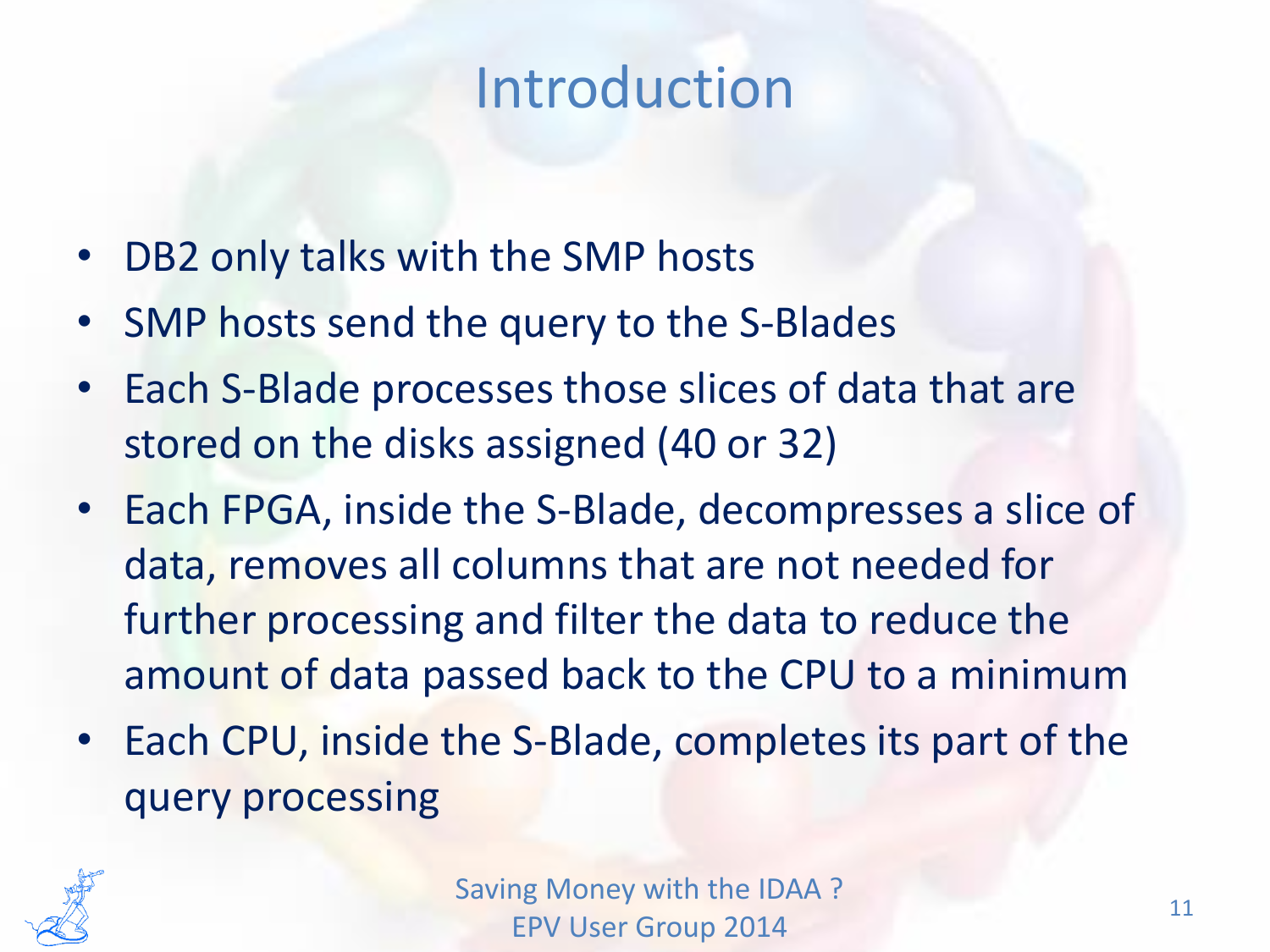

from 'Optimizing DB2 Queries with IBM DB2 Analytics Accelerator for z/OS' IBM Redbooks SG24-8005-00

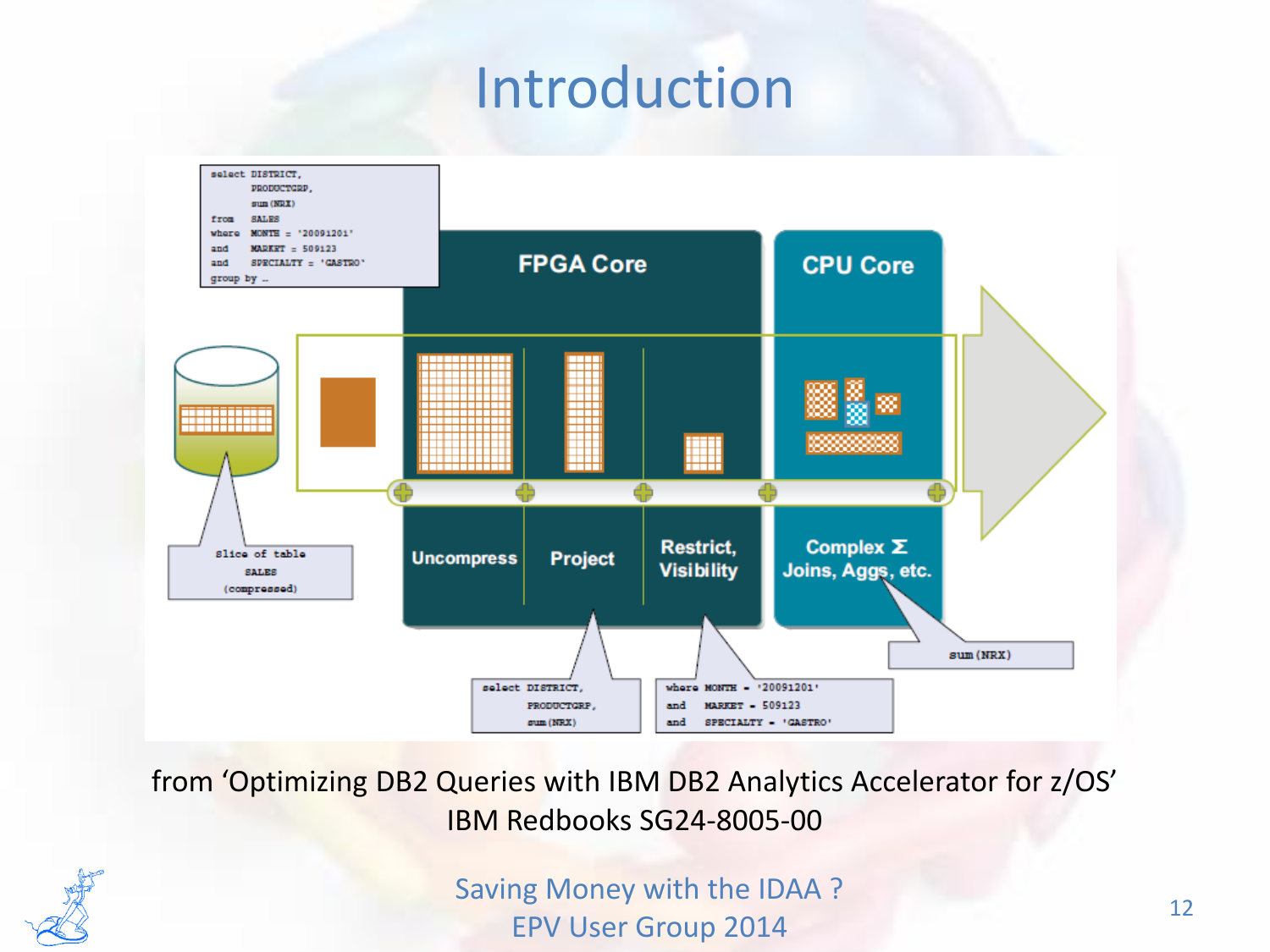- New set of metrics in Q8AC section of IFCID 3 (DB2 accounting)
- New set of metrics in Q8ST section of IFCID 2 (DB2 statistics)
- Let's start with accounting …

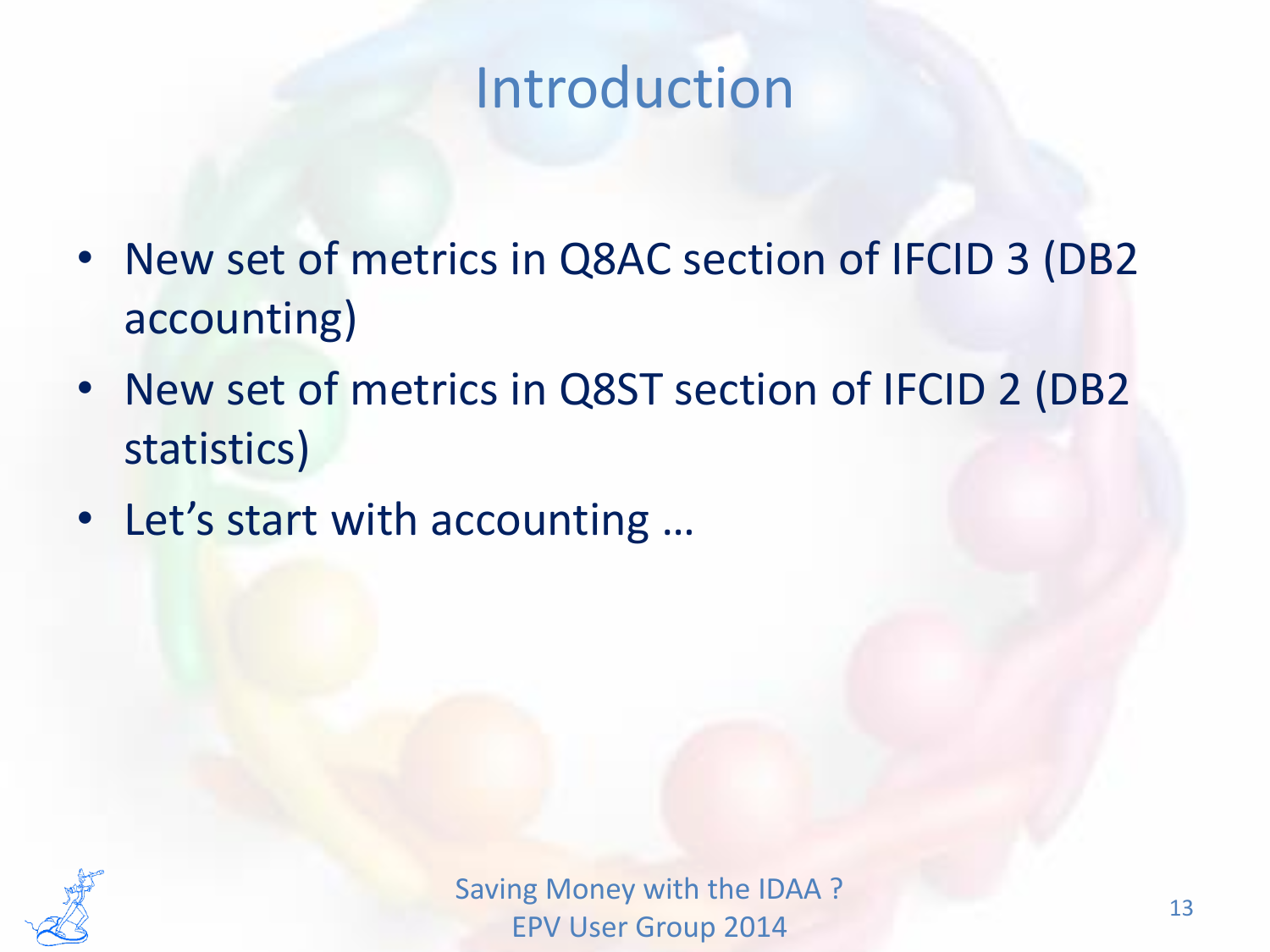# IDAA accounting

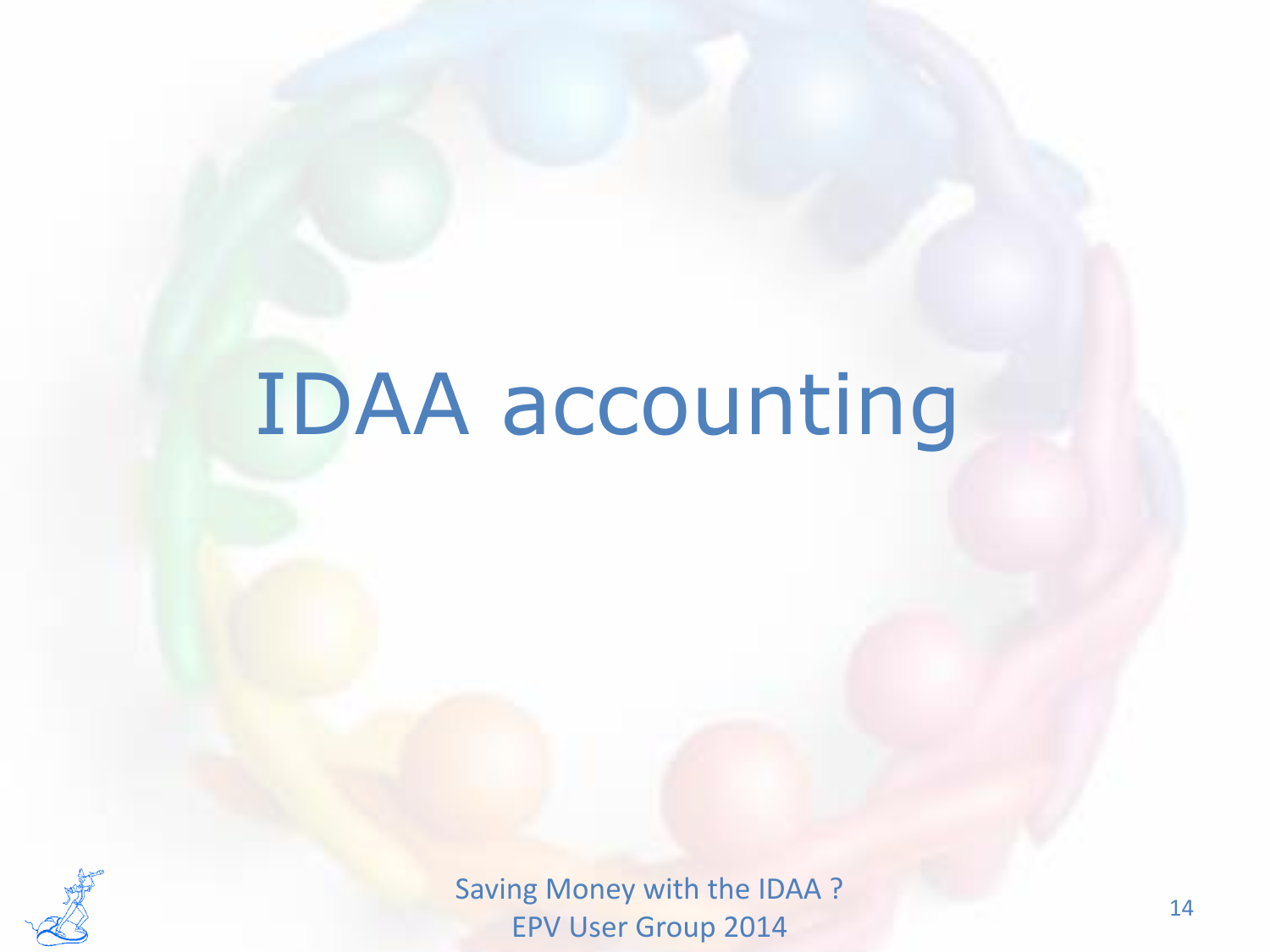

from 'Hybrid Analytics Solution using IBM DB2 Analytics Accelerator for z/OS V3.1' IBM Redbooks SG24-8151-00

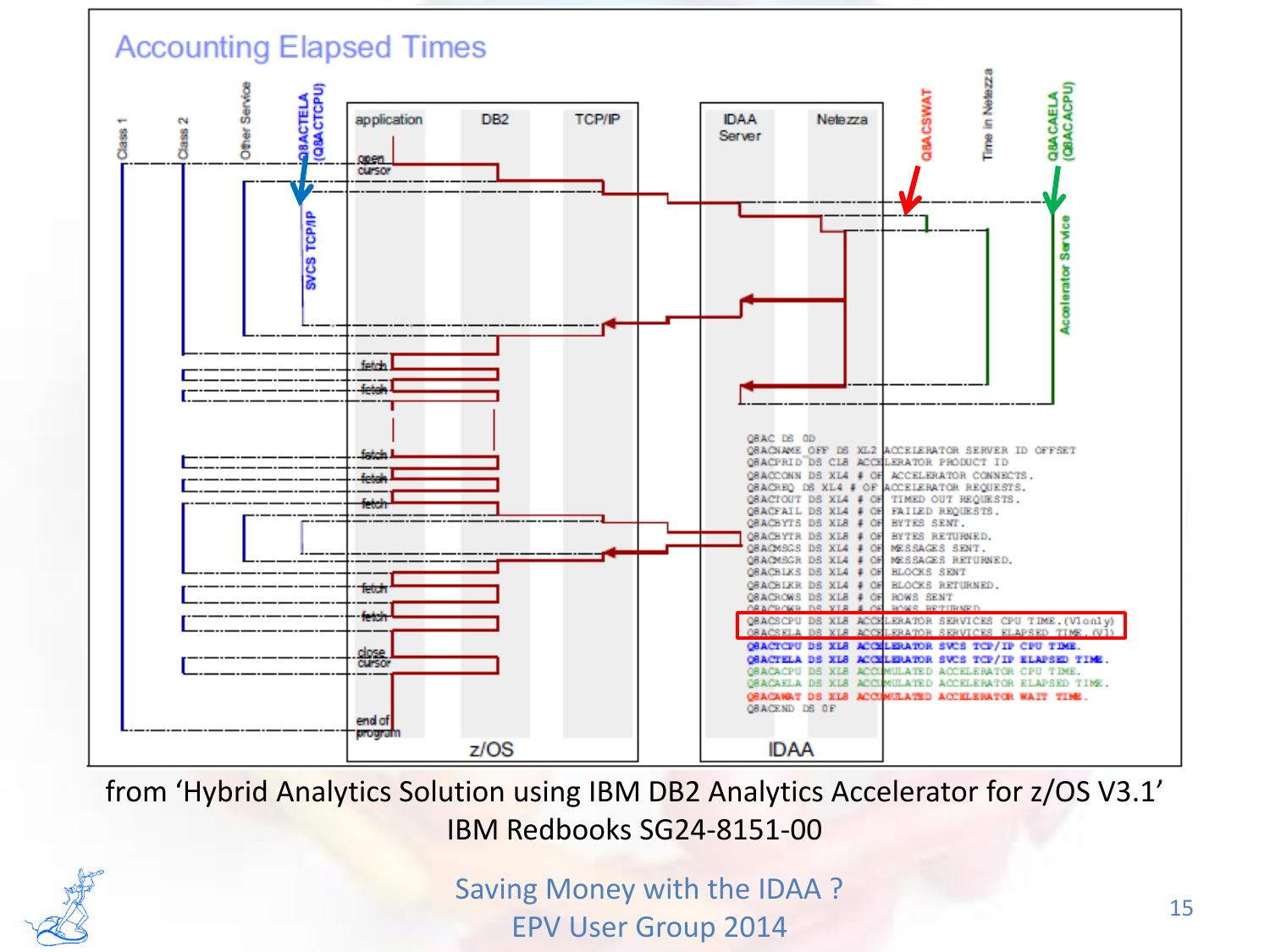- Q8ACNAME, accelerator name
- Q8ACPRID, accelerator product id
- Q8ACCONN, connects to accelerator
- Q8ACREQ, requests sent to accelerator (Q8ACFAIL for failed requests and Q8ACTOUT for timed out requests are also provided)

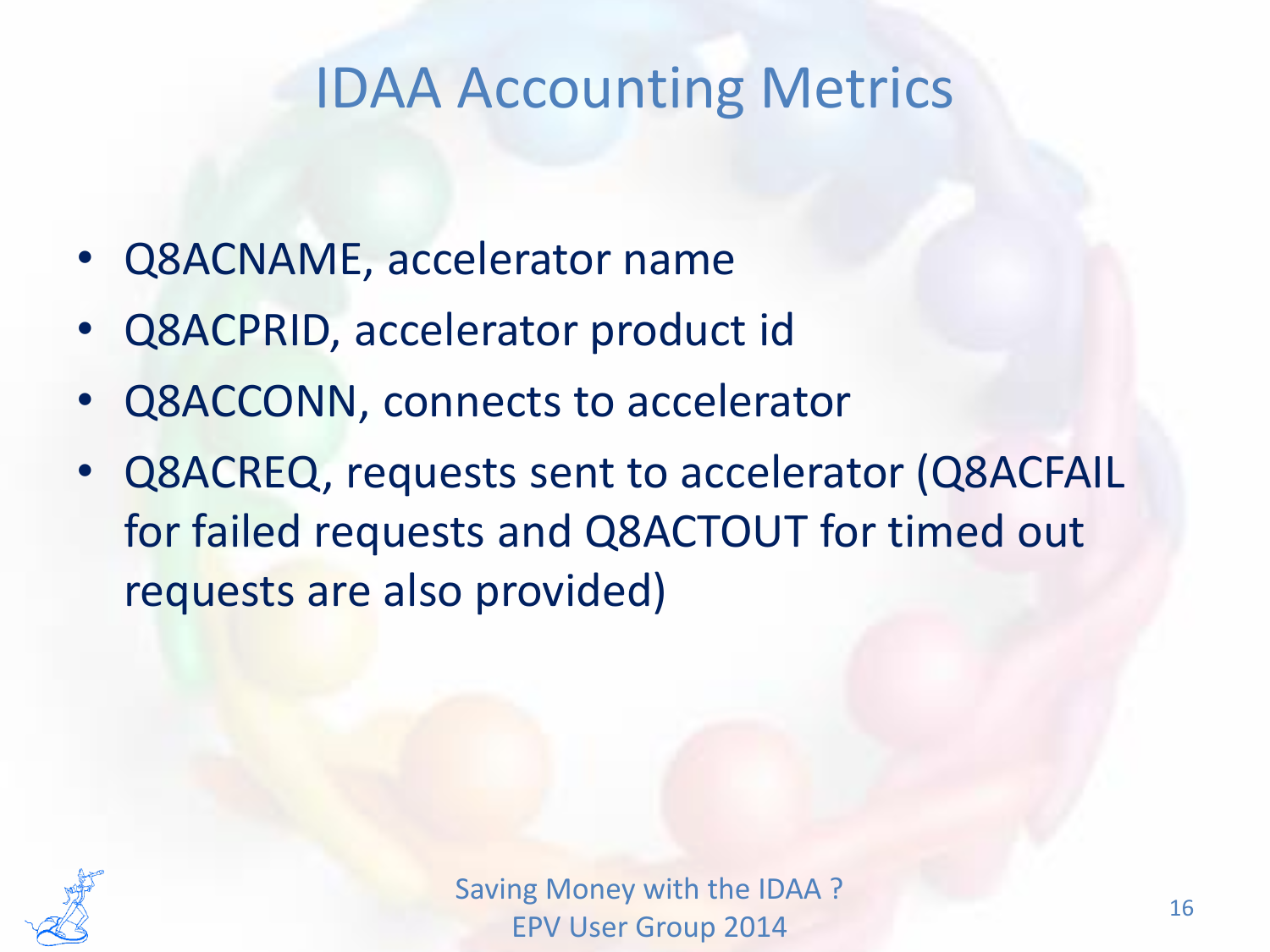- Q8ACTELA, accelerator services TCP/IP elapsed time measured in DB2; it starts when sending the requests to an accelerator and ends when receiving the results from an accelerator
- Q8ACTCPU, The accelerator services TCP/IP CPU time measured in DB2 for the amount of CPU consumed by the DDF service task to perform the SEND and RECEIVE to an accelerator

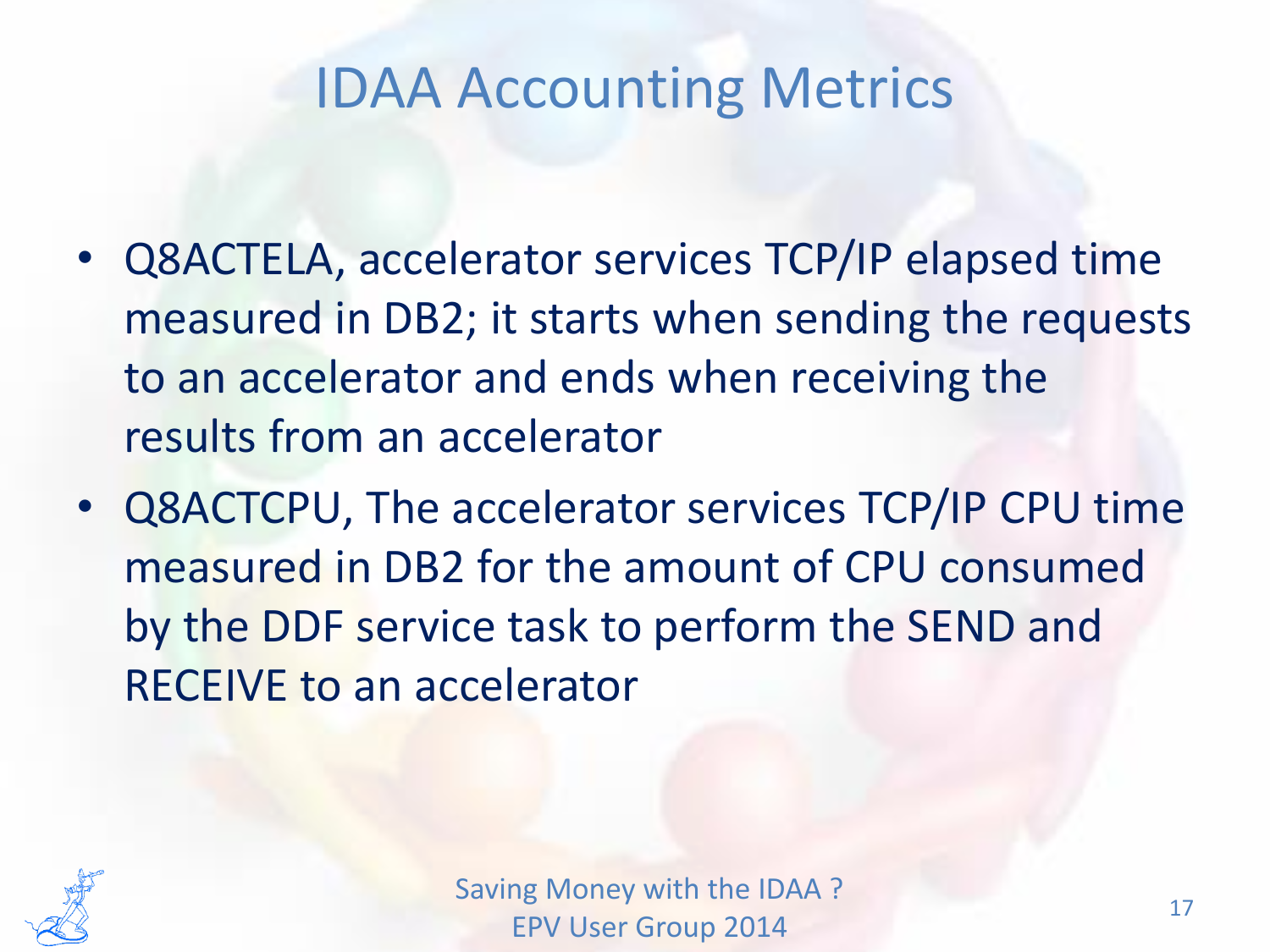- Q8ACAELA, elapsed time spent in the accelerator when executing requests from the DB2 subsystem
- Q8ACACPU, The CPU time spent in the accelerator when executing requests from the DB2 subsystem
- Q8ACAWAT, The wait time spent in the accelerator when executing requests from the DB2 subsystem

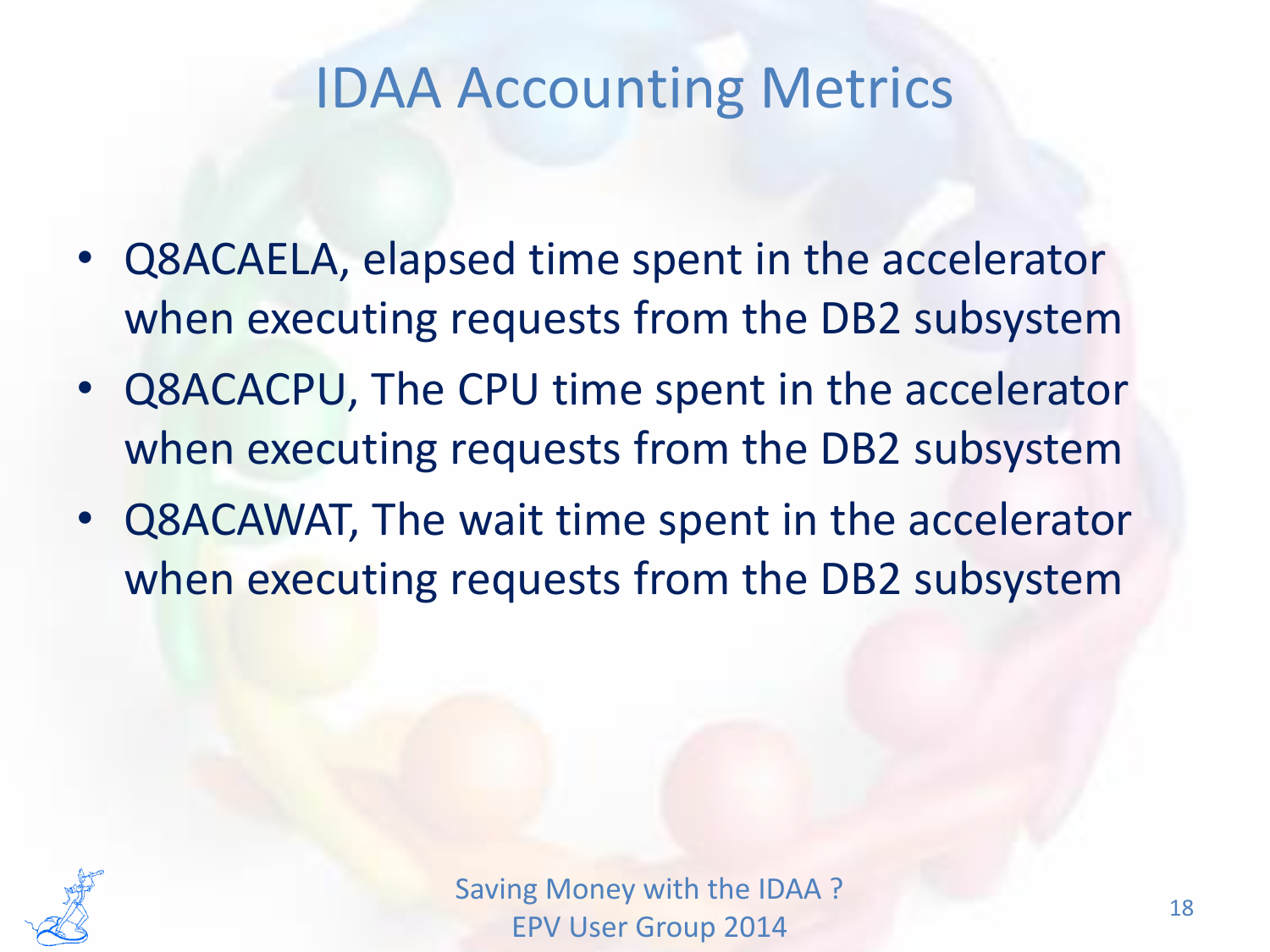- Q8ACBLKR, number of blocks returned from accelerator
- Q8ACBLKS, number of blocks sent to accelerator
- Q8ACBYTR, number of bytes returned from accelerator
- Q8ACBYTS, number of bytes sent to accelerator
- Q8ACMSGR, number of messages returned from accelerator
- Q8ACMSGS, number of messages sent to accelerator
- Q8ACROWR, number of rows returned from accelerator
- Q8ACROWS, number of rows sent to accelerator

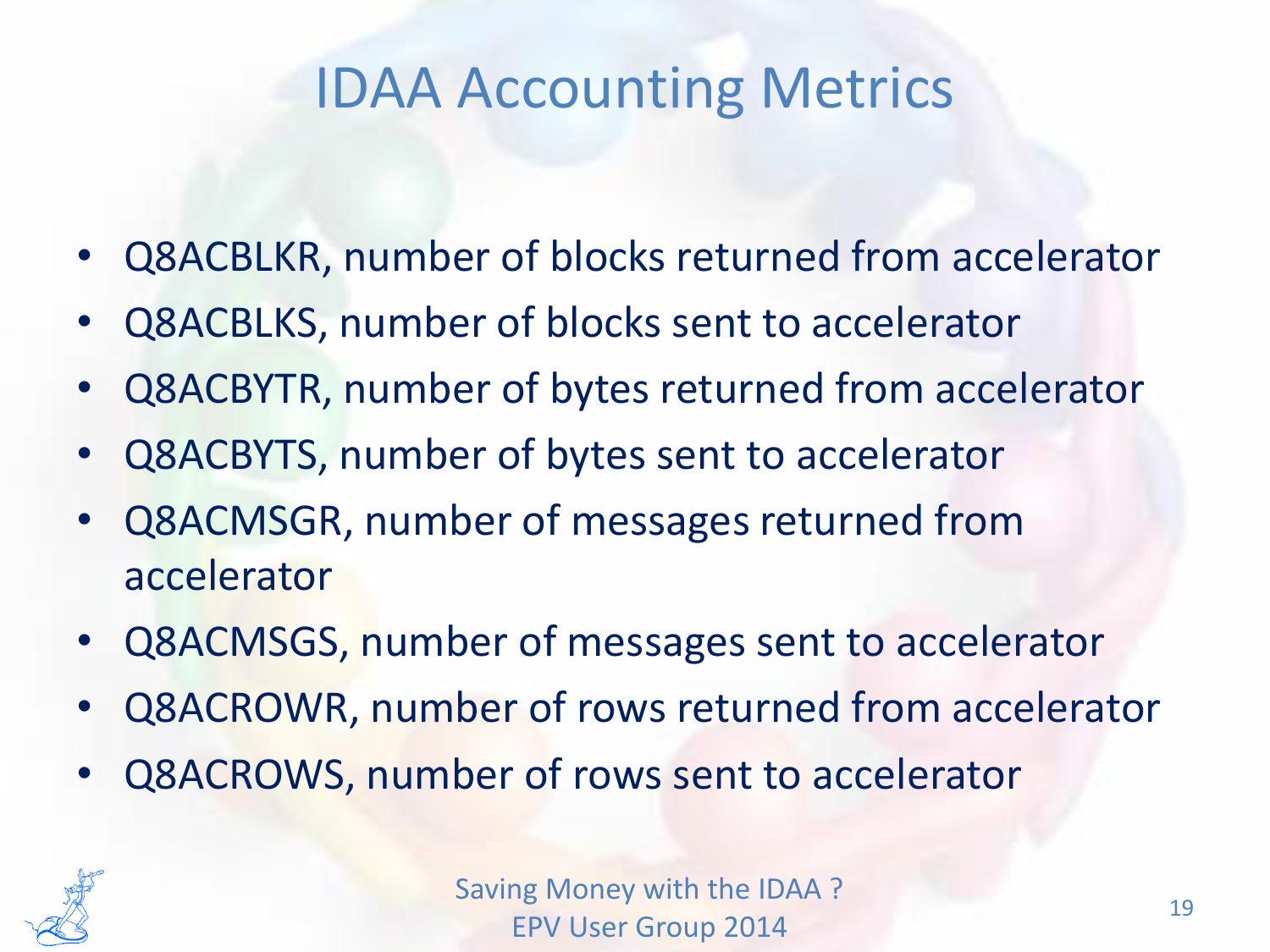

from 'Hybrid Analytics Solution using IBM DB2 Analytics Accelerator for z/OS V3.1' IBM Redbooks SG24-8151-00

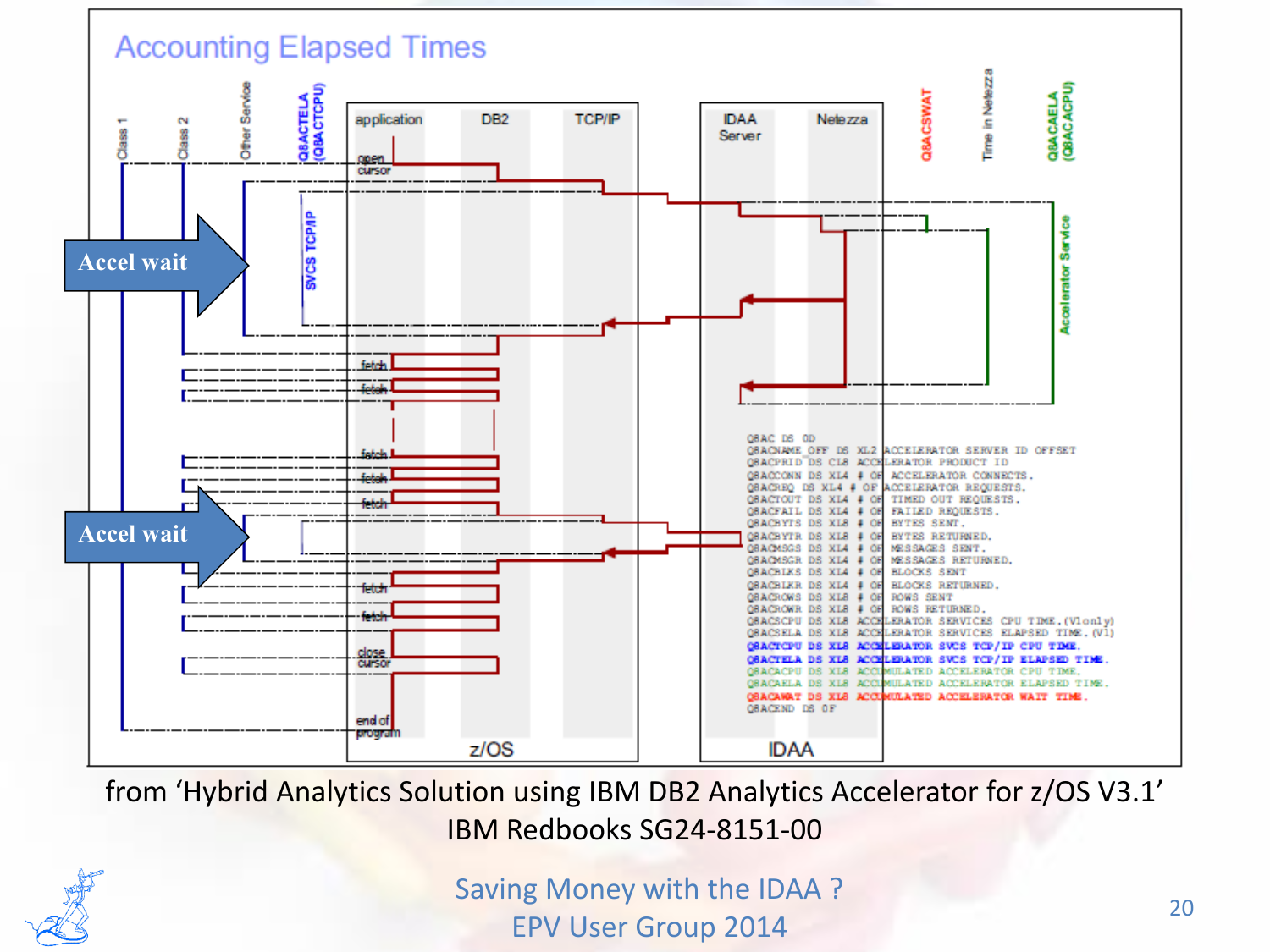- Time spent in accelerator has to be considered as suspension time (Class 3 metrics)
- If you don't consider the new metrics about accelerator suspension time you may get a, misleading, high NOT ACCOUNTED time for queries exploiting the accelerator

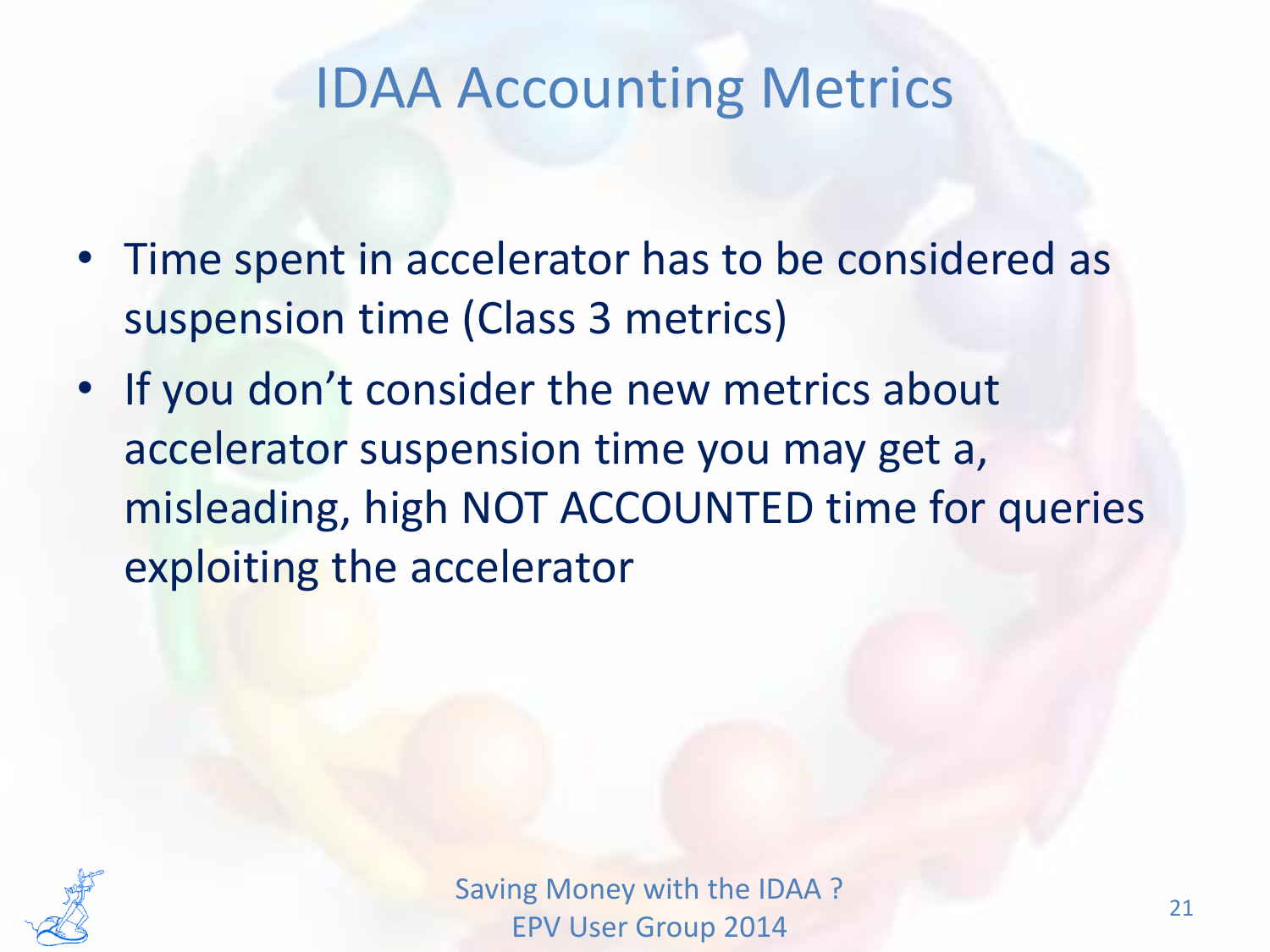• High % NOT ACC for business critical applications should be investigated *% NOT ACC = (DB2 elapsed – DB2 CPU – DB2 zIIP – DB2 wait) / DB2 elapsed*

| <b>PLAN NAME</b> | <b>CONNTYPE</b>             | <b>CONN</b>  |       |          |                | REQS   DB2 CPU DB2 IIP DB2 ELAPSED   DB2 WAIT   % NOT ACC |          |         |
|------------------|-----------------------------|--------------|-------|----------|----------------|-----------------------------------------------------------|----------|---------|
| MACAA452         | <b>BATCH</b>                | <b>BATCH</b> |       | 2.064,58 |                | 3.060,93                                                  | 56,64    | 30,7    |
| <b>XXPFOCIC</b>  | CICS ATTACH CICSPA13        |              | 452   | 1.088,64 | 0              | 4.374,80                                                  | 2.794,59 | 11,2    |
| <b>AEVISCIC</b>  | CICS ATTACH CICSPA11 18.558 |              |       | 789,54   |                | 3.598,34                                                  | 2.605,02 | 5,7     |
| <b>KO2PLAN</b>   | <b>RRSAF ATTACH</b>         | <b>RRSAF</b> | 304   | 546,39   |                | 1.902,92                                                  | 1.281,32 | $\vert$ |
| <b>MJRCSCIC</b>  | CICS ATTACH CICSPA13        |              | 398   | 414,43   |                | 5.530,86                                                  | 5.017,50 | 1,8     |
| <b>TRPECCIC</b>  | CICS ATTACH CICSPA11        |              | 732   | 152,84   | 0              | 314,01                                                    | 102,54   | 18,7    |
| <b>PGRATCIC</b>  | CICS ATTACH CICSPA11        |              | 7.407 | 142,57   | $\overline{0}$ | 726,03                                                    | 546,69   | [5, 1]  |

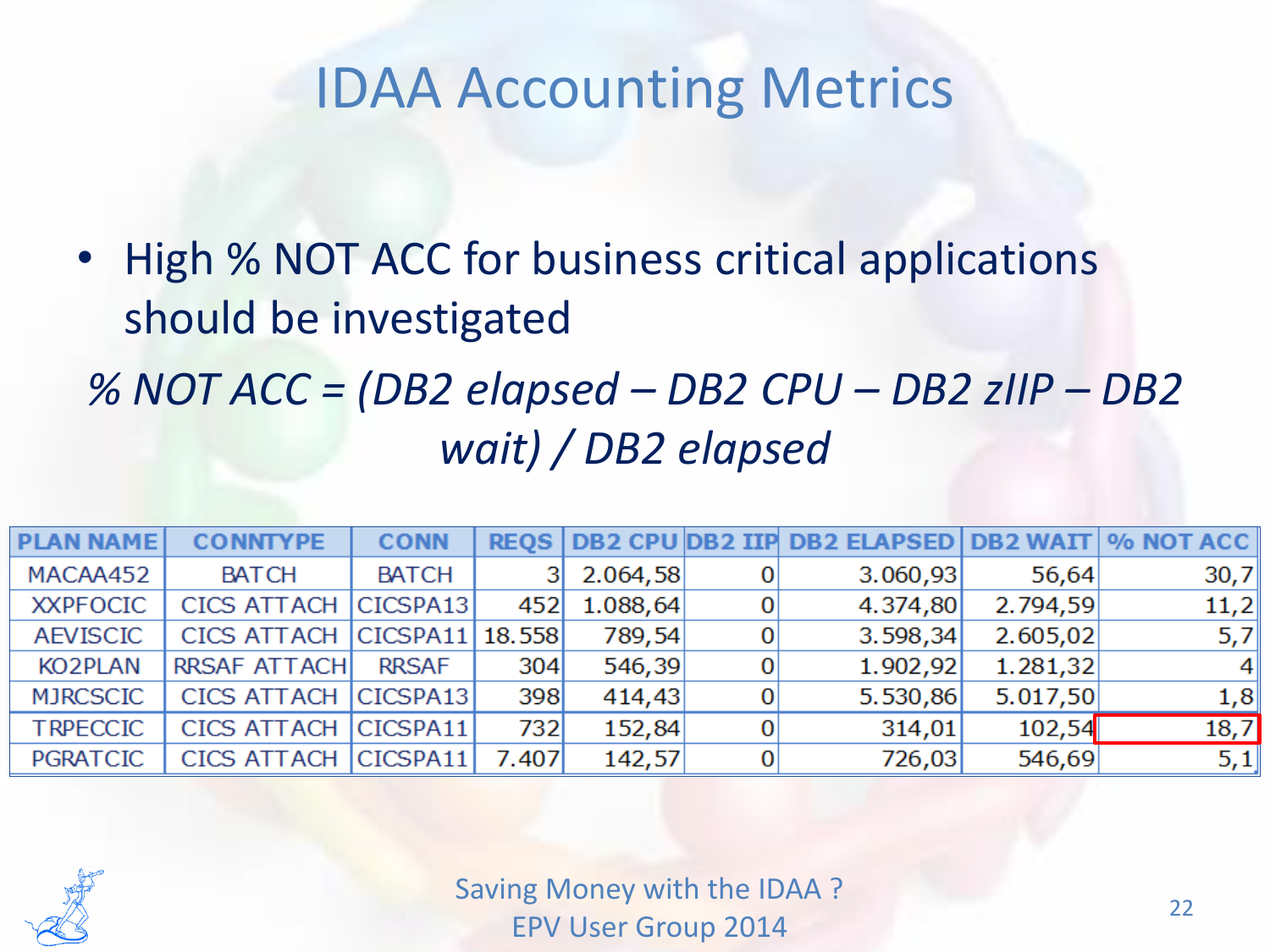• CLASS 3: ACCELERATOR SUSPENSION TIME The accumulated wait time for requests to an accelerator

Field Name: QWACAACW

• CLASS 3: ACCELERATOR EVENTS

The number of wait trace events processed for requests to an accelerator

Field Name: QWACAACC

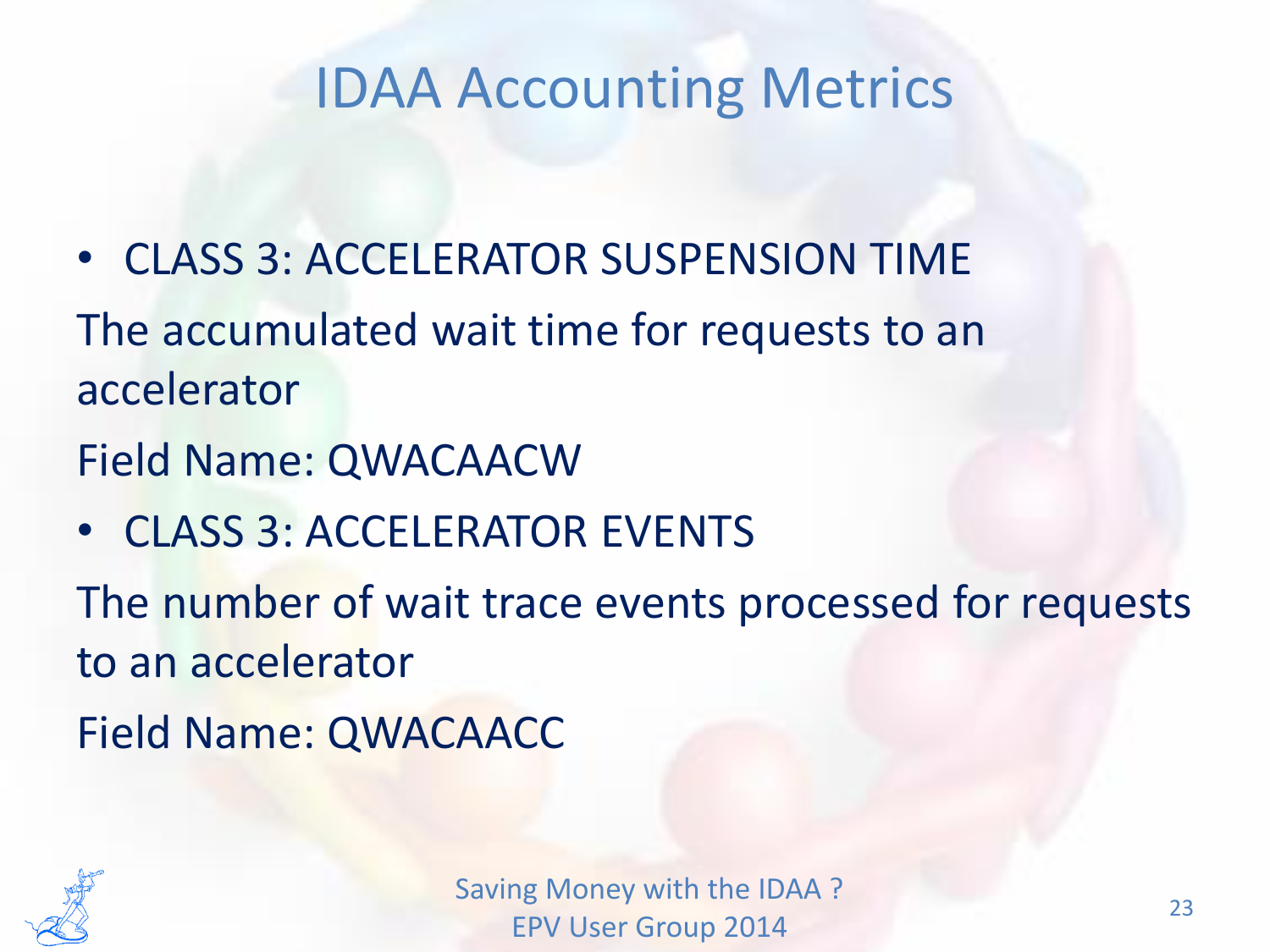- CLASS 8: PACKAGE ACCELERATOR SUSPENSION TIME The accumulated wait time for requests to an accelerator
- Field Name: QPACAACW
- CLASS 8: PACKAGE ACCELERATOR EVENTS

The number of wait trace events processed for requests to an accelerator

Field Name: QPACAACC

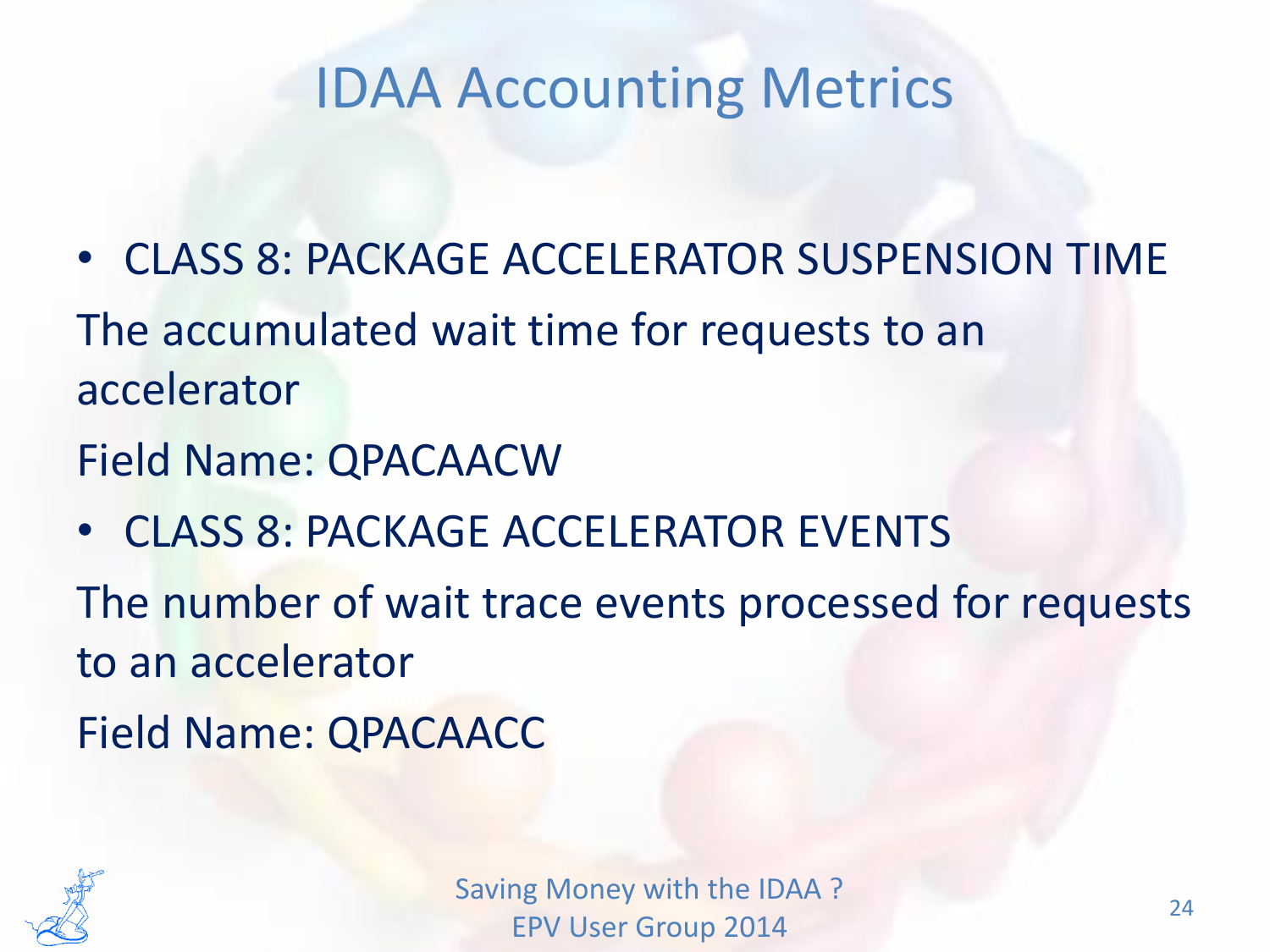# IDAA statistics

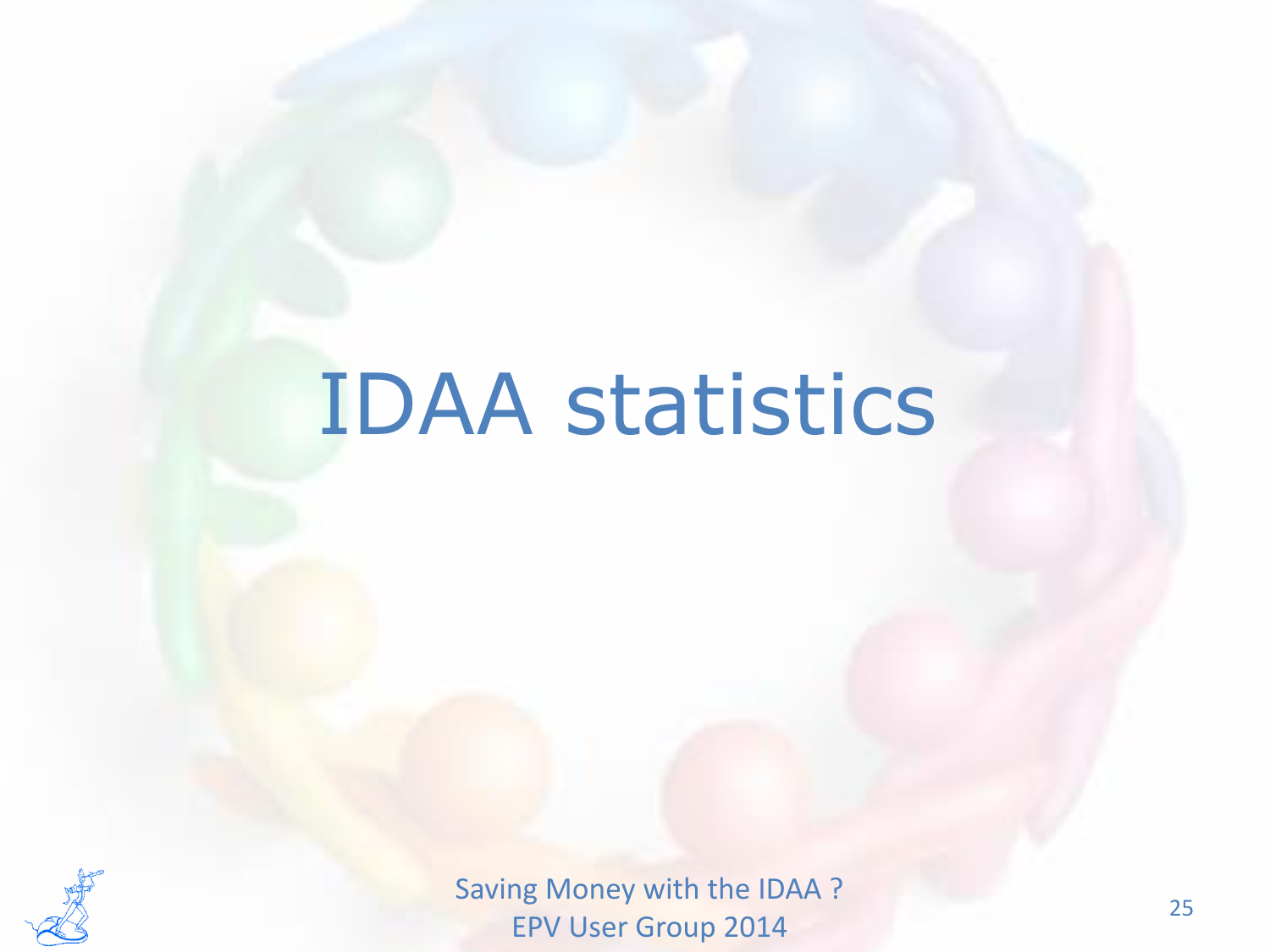#### IDAA Statistics

- Quick evolution of Q8ST metrics
- Issues to be aware of:
	- some Q8ST metrics are only valid with IDAA V4.1
	- some Q8ST metrics refer to Accelerator, some to DB2 SS
	- some Q8ST metrics are accumulated
	- some Q8ST metrics are obsolete

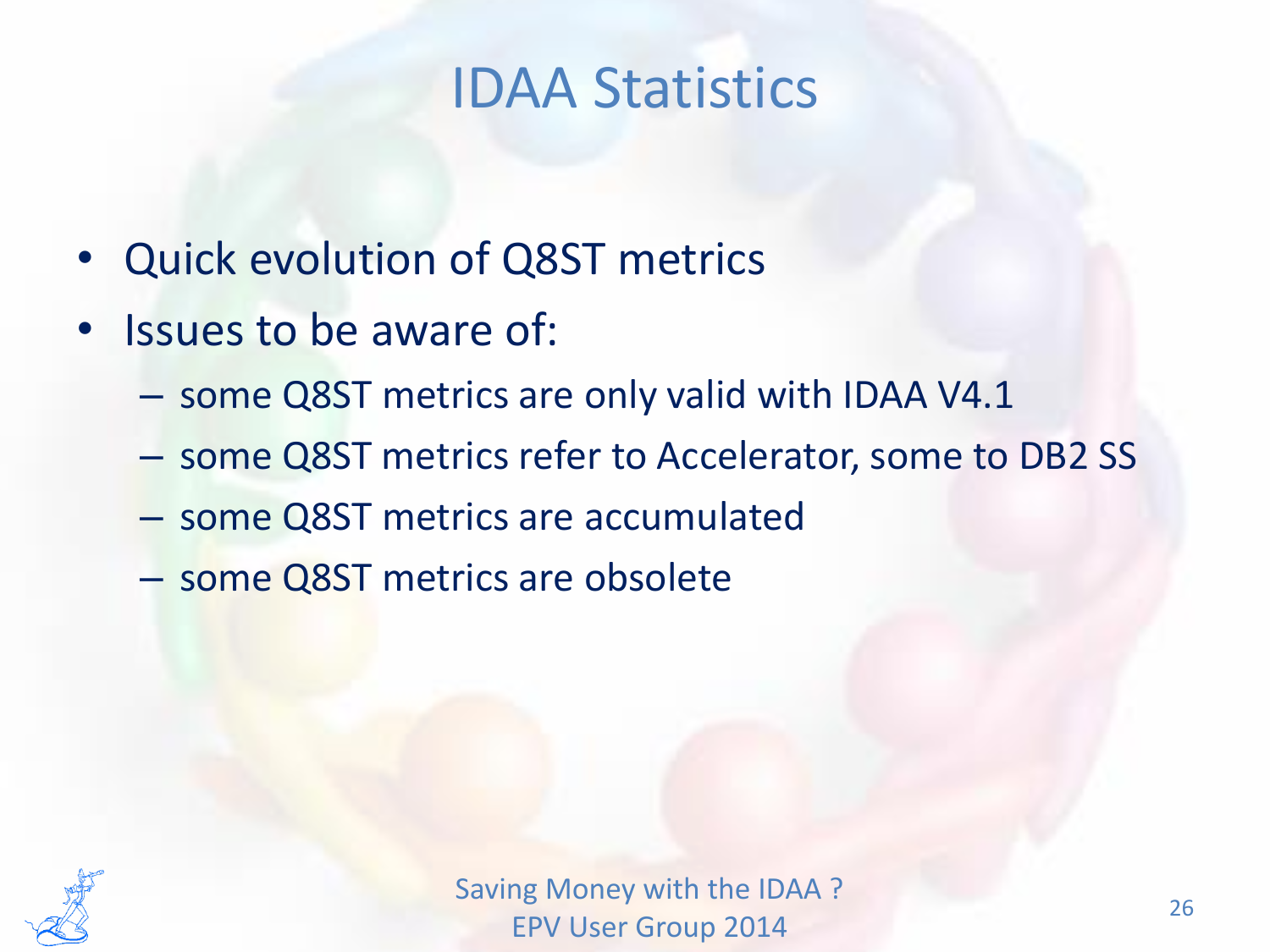#### IDAA Statistics – Accelerator Scope

| <b>Variable Name</b> | <b>EPV Label</b>                |           | <b>Scope Accum</b> |
|----------------------|---------------------------------|-----------|--------------------|
| Q8STPRID             | ACCEL PRODUCT ID                | AC        | N                  |
| <b>Q8STNAME</b>      | <b>ACCEL SERVER ID</b>          | <b>AC</b> | N                  |
| Q8STTATE             | <b>ACCEL CURRENT STATE</b>      | <b>AC</b> | N                  |
| Q8STTART             | ACCEL SERVER START AC           | AC        | N                  |
| Q8STTATC             | ACCEL_STATUS_CHANGE_AC          | AC        | N                  |
| <b>Q8STNQSA</b>      | ACCEL SUCCESSFUL QUERIES AC     | <b>AC</b> | Y                  |
| Q8STNQFA             | ACCEL FAILED QUERIES AC         | AC        | Y                  |
| Q8STACTV_64          | ACCEL CURR EXECUTING QUERIES AC | <b>AC</b> | N                  |
| O8STMAXA 64          | ACCEL MAX EXECUTING OUERIES AC  | AC        | N                  |
| Q8STTCQA             | ACCEL_CPU_EXEC_QUERIES_AC       | AC        | Y                  |
| <b>O8STTCMA</b>      | ACCEL CPU MAINT OPER AC         | AC        | Y                  |
| Q8STCQL              | ACCEL_CURR_QUEUE_LENGTH_AC      | AC        | N                  |
| Q8STMAXQ 64          | ACCEL_HWM_QUEUE_LENGTH_AC       | AC        | $\mathsf{N}$       |
| Q8STQUEW             | ACCEL_AVG_QUEUE_WAIT_AC         | AC        | N                  |
| <b>O8STOUEM</b>      | ACCEL MAX OUEUE WAIT AC         | AC        | N                  |
| Q8STCORS             | ACCEL PROCESSORS WORKER AC      | <b>AC</b> | N                  |
| Q8STCCPU 64          | ACCEL AVG CPUBUSY COORD AC      | AC        | N                  |
| Q8STWCPU_64          | ACCEL AVG CPUBUSY WORKER AC     | AC        | N                  |
| Q8STWNOD_64          | ACCEL ACTIVE WORKER NODES AC    | AC        | N                  |
| <b>Q8STDSKA</b>      | ACCEL DISK STORAGE AVAILABLE AC | <b>AC</b> | N                  |
| <b>Q8STDSKU</b>      | ACCEL DISK INUSE WORKER AC      | <b>AC</b> | N                  |
| Q8STDSA              | ACCEL DISK STORAGE INUSE AC     | <b>AC</b> | N                  |
| Q8STNMDS             | ACCEL DATA SLICES AC            | <b>AC</b> | $\mathsf{N}$       |

Throughput

#### **Queuing**

**Capacity** 

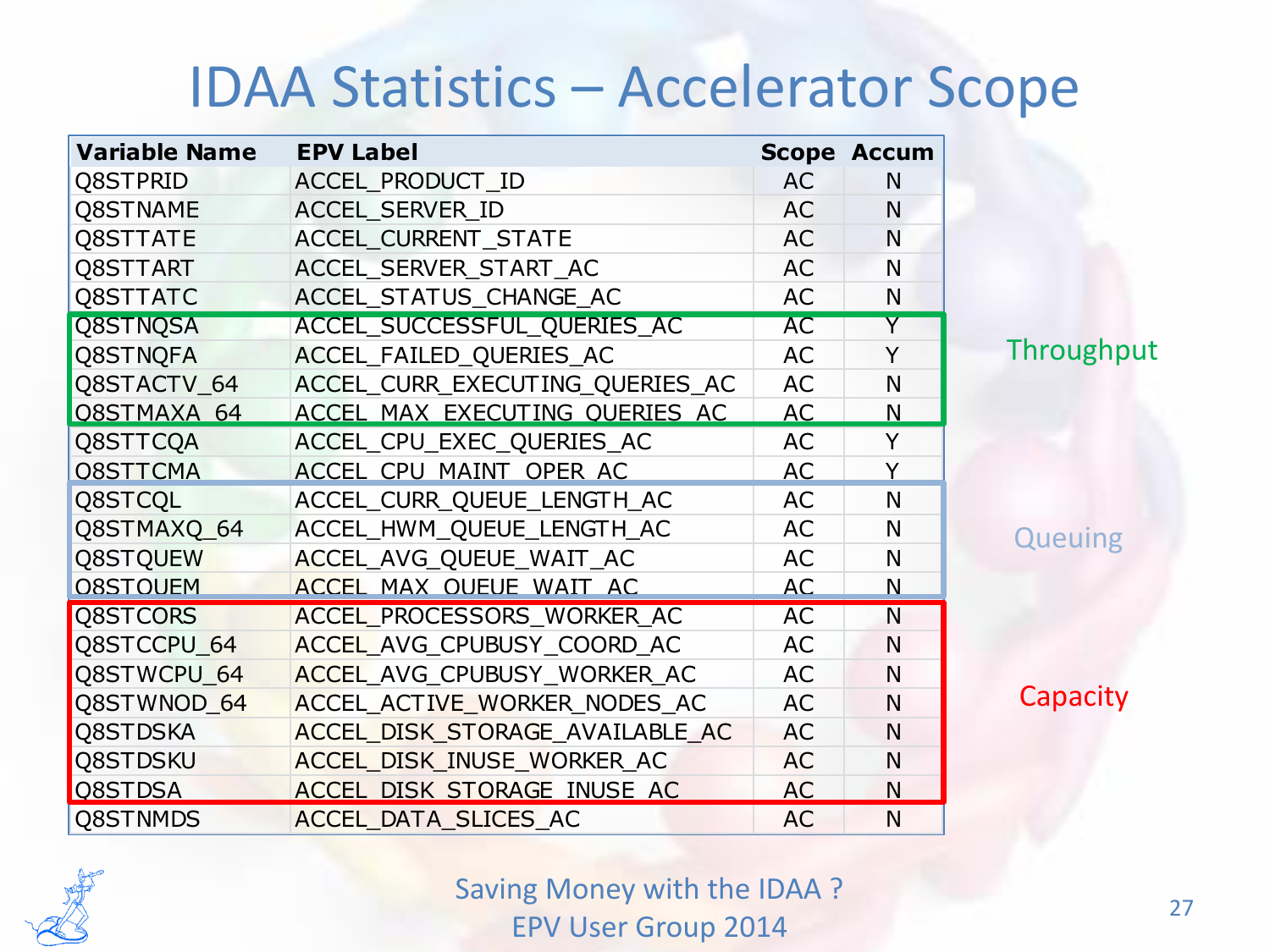#### IDAA Statistics – Subsystem Scope

| <b>Variable Name</b> | <b>EPV Label</b>             |           | <b>Scope Accum</b> |
|----------------------|------------------------------|-----------|--------------------|
| Q8STSREQ             | ACCEL_SUCCESSFUL_QUERIES     | <b>SS</b> | Y                  |
| Q8STFREQ             | <b>ACCEL FAILED QUERIES</b>  | <b>SS</b> | Y                  |
| Q8STNQCS             | ACCEL_CURR_EXECUTING_QUERIES | <b>SS</b> | N                  |
| Q8STMNQS             | ACCEL_MAX_EXECUTING_QUERIES  | <b>SS</b> | N                  |
| Q8STTCQS             | ACCEL_CPU_EXEC_QUERIES       | <b>SS</b> | Y                  |
| Q8STTCMS             | ACCEL CPU MAINT OPER         | <b>SS</b> | Y                  |
| Q8STCONN             | <b>ACCEL CONNECTS</b>        | <b>SS</b> | Y                  |
| Q8STREQ              | <b>ACCEL REQUESTS</b>        | <b>SS</b> | Y                  |
| Q8STFAIL             | ACCEL_FAILED_REQUESTS        | <b>SS</b> | Y                  |
| Q8STTOUT             | ACCEL_TIMED_OUT_REQUESTS     | <b>SS</b> | Y                  |
| <b>Q8STBLKR</b>      | ACCEL_BLOCKS_RETURNED        | <b>SS</b> | Y                  |
| Q8STBLKS             | ACCEL BLOCKS SENT            | <b>SS</b> | Y                  |
| Q8STBYTR             | ACCEL_BYTES_RETURNED         | <b>SS</b> | Y                  |
| Q8STBYTS             | ACCEL BYTES SENT             | <b>SS</b> | Y                  |
| Q8STMSGR             | ACCEL MESSAGES RETURNED      | <b>SS</b> | Y                  |
| Q8STMSGS             | ACCEL MESSAGES SENT          | <b>SS</b> | Y                  |
| <b>Q8STROWR</b>      | ACCEL_ROWS_RETURNED          | <b>SS</b> | Y                  |
| Q8STROWS             | <b>ACCEL ROWS SENT</b>       | <b>SS</b> | Y                  |
| <b>Q8STTCPU</b>      | ACCEL TCP/IP_CPU_TIME        | <b>SS</b> | Y                  |
| Q8STTELA             | ACCEL_TCP/IP_ELAPSED_TIME    | <b>SS</b> | Y                  |
| Q8STAELA             | <b>ACCEL ELAPSED TIME</b>    | <b>SS</b> | Y                  |
| Q8STAWAT             | ACCEL_WAIT_TIME              | <b>SS</b> | Y                  |
| Q8STACPU             | ACCEL_CPU_TIME               | <b>SS</b> | Y                  |
| Q8STDSKB             | ACCEL DISK_STORAGE_INUSE     | <b>SS</b> | N                  |

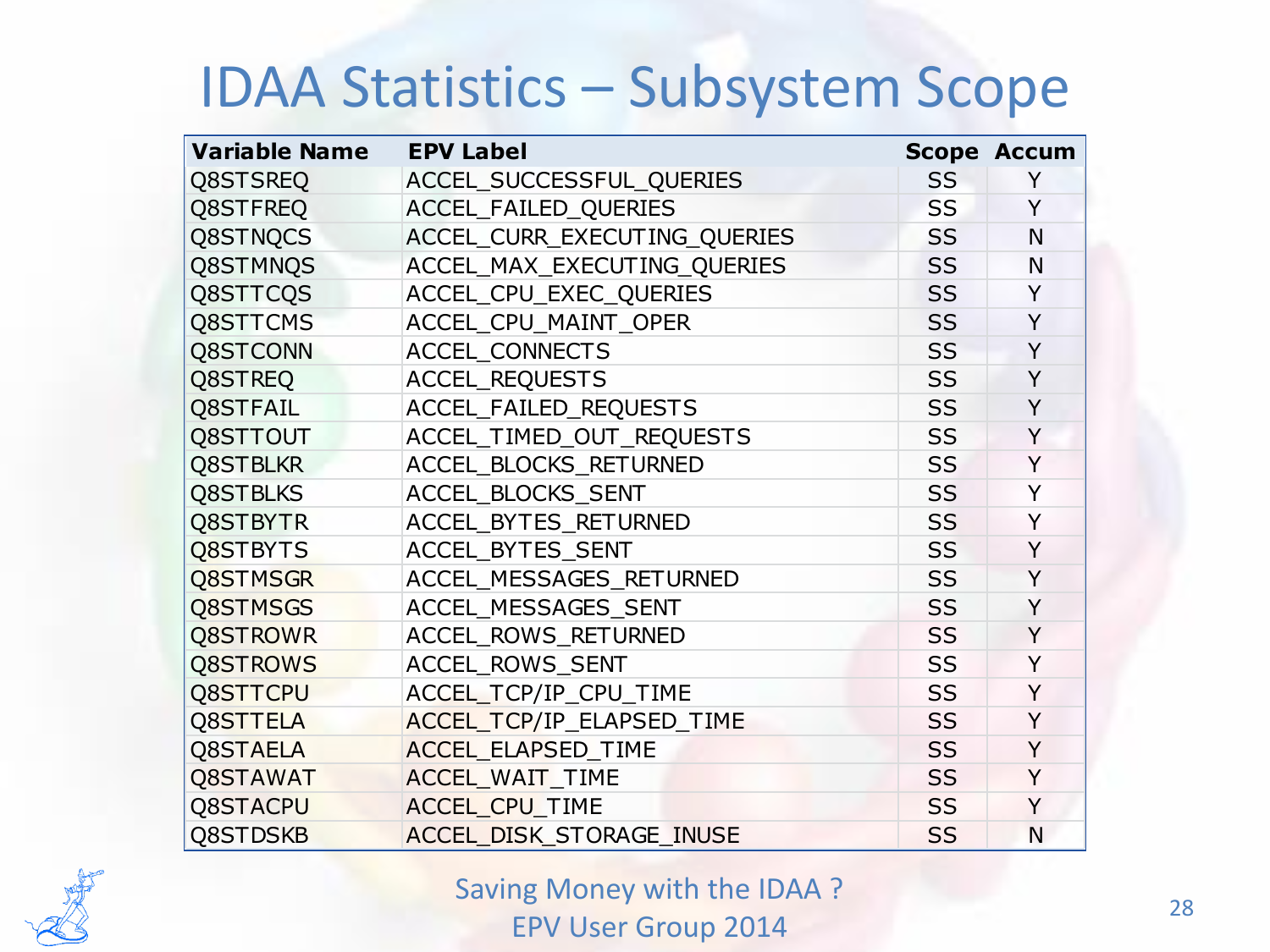#### IDAA Statistics – Obsolete

| <b>Variable Name</b> | <b>EPV Label</b>                   |
|----------------------|------------------------------------|
| Q8STAVGQ03           | ACCEL AVG QUERY QUEUE LAST3H       |
| Q8STAVGQ24           | ACCEL AVG QUERY QUEUE LAST24H      |
| Q8STFINV             | ACCEL FAILED QUERIES INVALID STATE |
| Q8STMIPS             | ACCEL PROCESSING CAPACITY          |
| Q8STSKEW             | <b>ACCEL DATA SKEW</b>             |
| <b>Q8STCPMU</b>      | ACCEL AVG MEM USAGE COORD          |
| Q8STWPMU             | ACCEL AVG MEM USAGE WORKER         |
| Q8STWSMA             | ACCEL AVG SHRMEM AVAILABLE WORKER  |
| Q8STWSMM             | ACCEL AVG SHRMEM USAGE WORKER      |
| <b>Q8STWSMU</b>      | ACCEL MAX SHRMEM USAGE WORKER      |
| <b>Q8STACTV</b>      | ACCEL CURR EXECUTING QUERIES AC    |
| Q8STMAXA             | ACCEL MAX EXECUTING QUERIES AC     |
| Q8STMAXQ             | ACCEL HWM QUEUE LENGTH AC          |
| Q8STCCPU             | ACCEL AVG_CPUBUSY_COORD AC         |
| Q8STWCPU             | ACCEL AVG CPUBUSY WORKER AC        |
| Q8STWNOD             | ACCEL_ACTIVE_WORKER_NODES_AC       |
| Q8STSELA             | ACCEL SERVICES ELAPSED TIME        |
| Q8STAELA             | <b>ACCEL ELAPSED TIME</b>          |

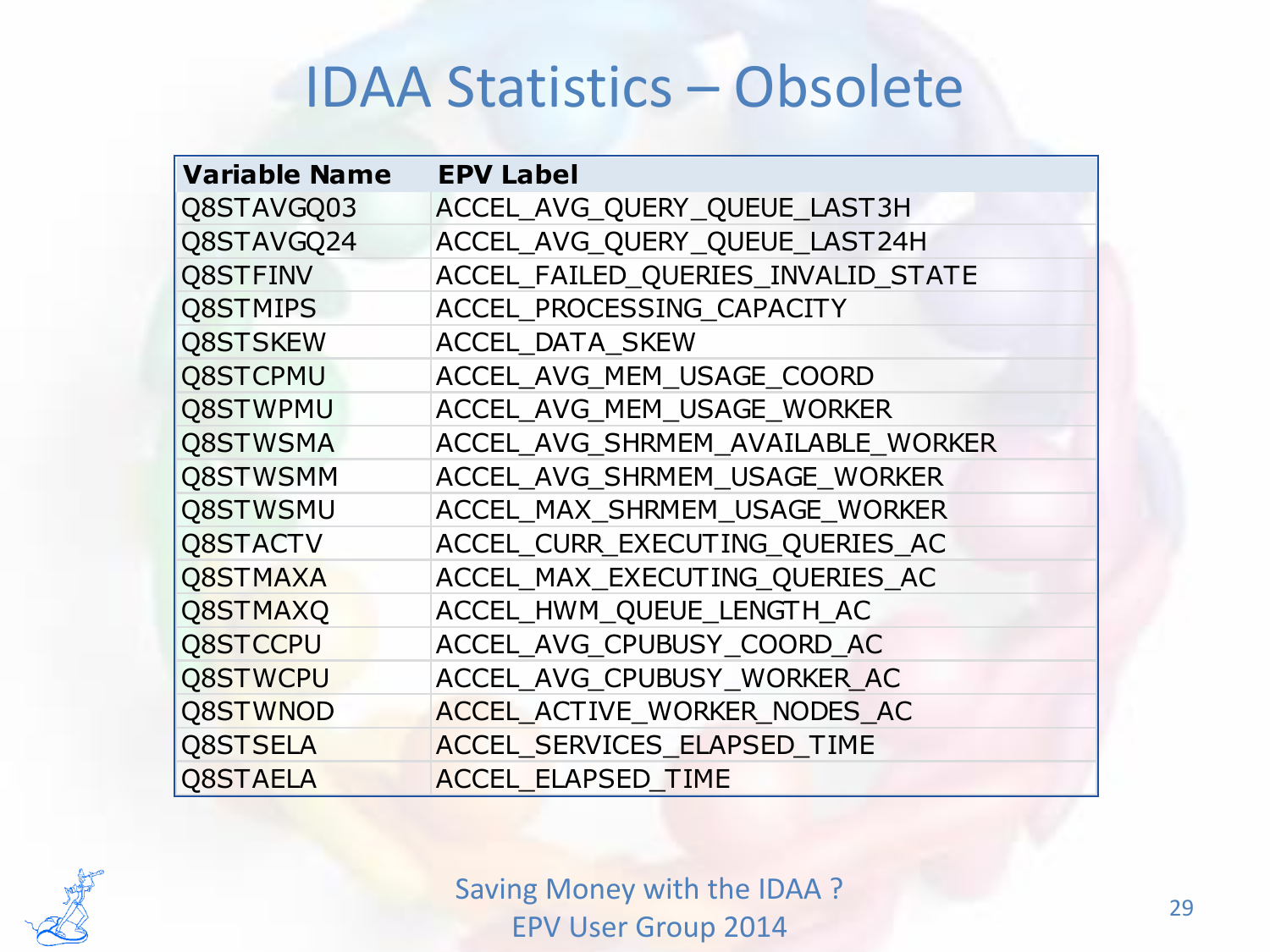#### IDAA Statistics – Replication

| <b>Variable Name</b> | <b>EPV Label</b>          |     | <b>Scope Accum</b> |
|----------------------|---------------------------|-----|--------------------|
| Q8STNIA              | ACCEL REPL INSERT ROWS AC | AC. |                    |
| Q8STNUA              | ACCEL REPL DELETE ROWS AC | AC. |                    |
| Q8STNDA              | ACCEL REPL UPDATE ROWS AC | AC. |                    |

accelerator scope variables

| <b>Variable Name</b> | <b>EPV Label</b>                |           | <b>Scope Accum</b> |
|----------------------|---------------------------------|-----------|--------------------|
| Q8STNLRS             | ACCEL LOG RECORDS READ          | <b>SS</b> |                    |
| Q8STNLTS             | ACCEL LOG RECORDS APPLICABLE    | <b>SS</b> |                    |
| Q8STNBS              | ACCEL_LOG_BYTES_PROCESSED       | <b>SS</b> |                    |
| Q8STTCCS             | <b>ACCEL REPL CPU TIME</b>      | <b>SS</b> |                    |
| Q8STCSS              | <b>ACCEL REPL STATUS</b>        | <b>SS</b> |                    |
| Q8STLSC              | <b>ACCEL REPL STATUS CHANGE</b> | <b>SS</b> |                    |
| Q8STNIS              | <b>ACCEL REPL INSERT ROWS</b>   | <b>SS</b> |                    |
| Q8STNUS              | <b>ACCEL REPL DELETE ROWS</b>   | <b>SS</b> |                    |
| Q8STNDS              | <b>ACCEL REPL UPDATE ROWS</b>   | <b>SS</b> |                    |
| Q8STCRL              | <b>ACCEL REPL LATENCY</b>       | SS        |                    |

subsystem scope variables

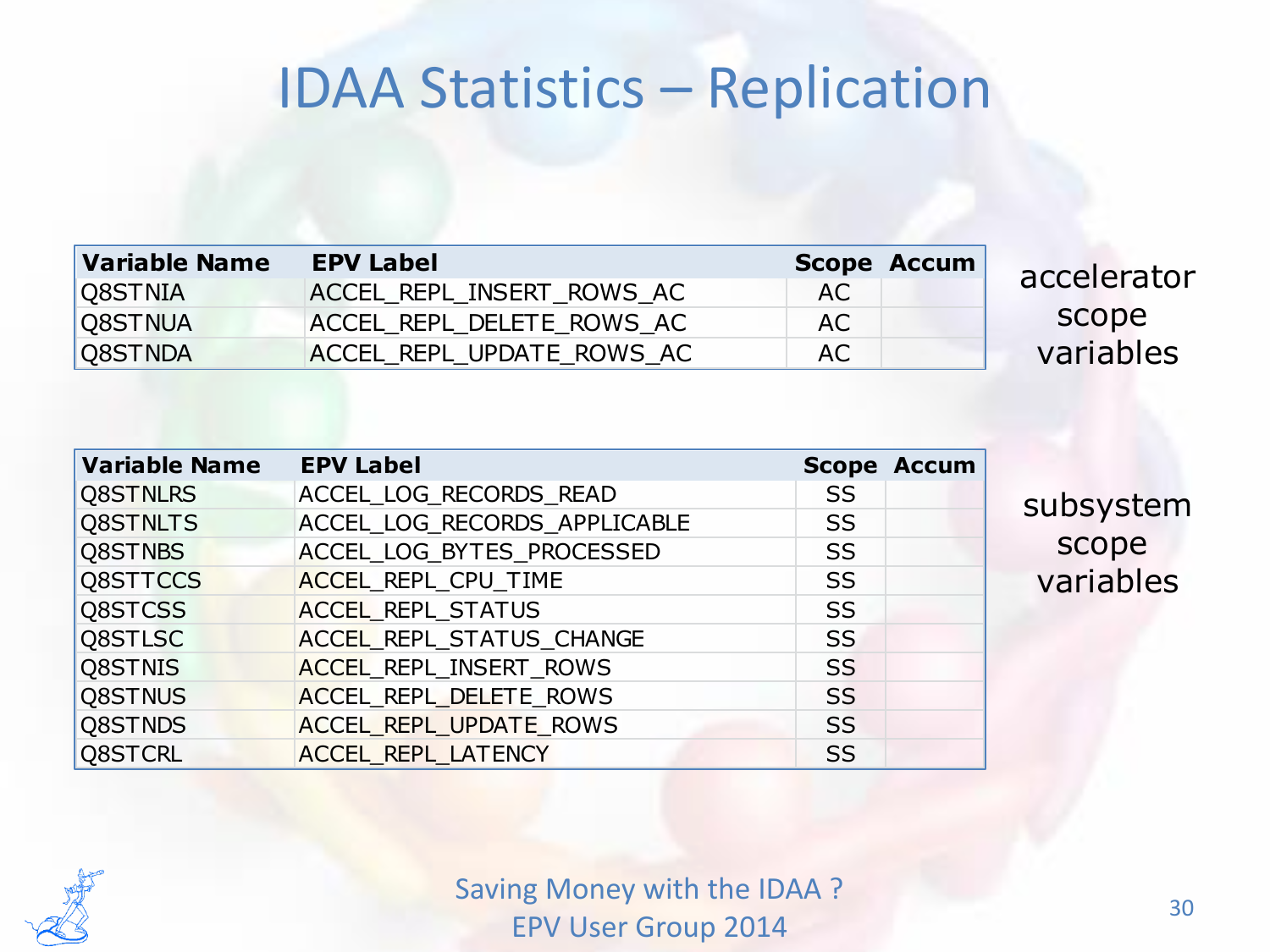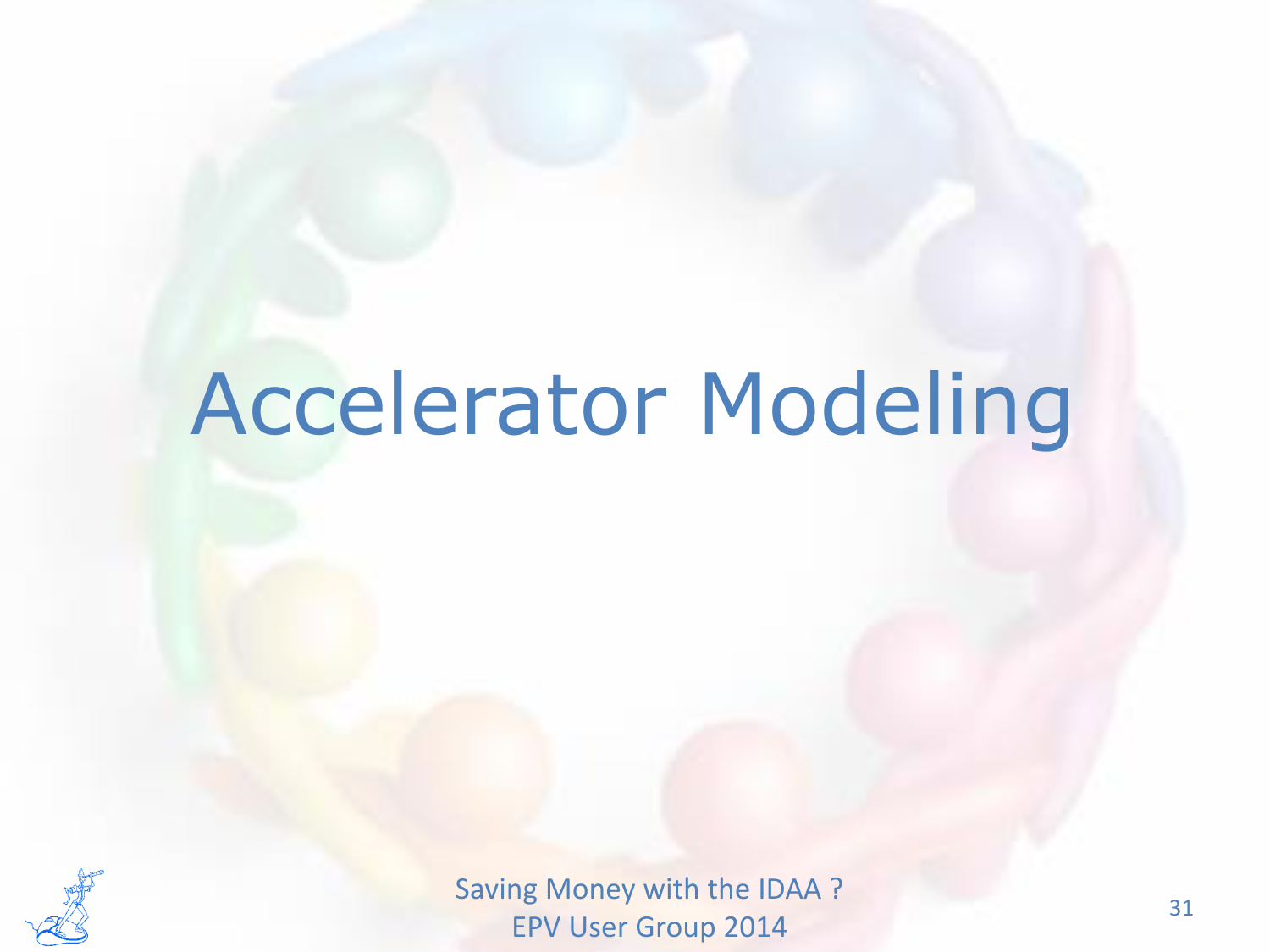- The new ACCELMODEL parameter (which can be set to YES or NO) provides indicators for possible CPU and elapsed time savings if IDAA was available
- It does not require presence of the accelerator
- If set to YES, DB2 accounting records include projected CPU, zIIP and elapsed time savings but …
- Some additional actions are needed

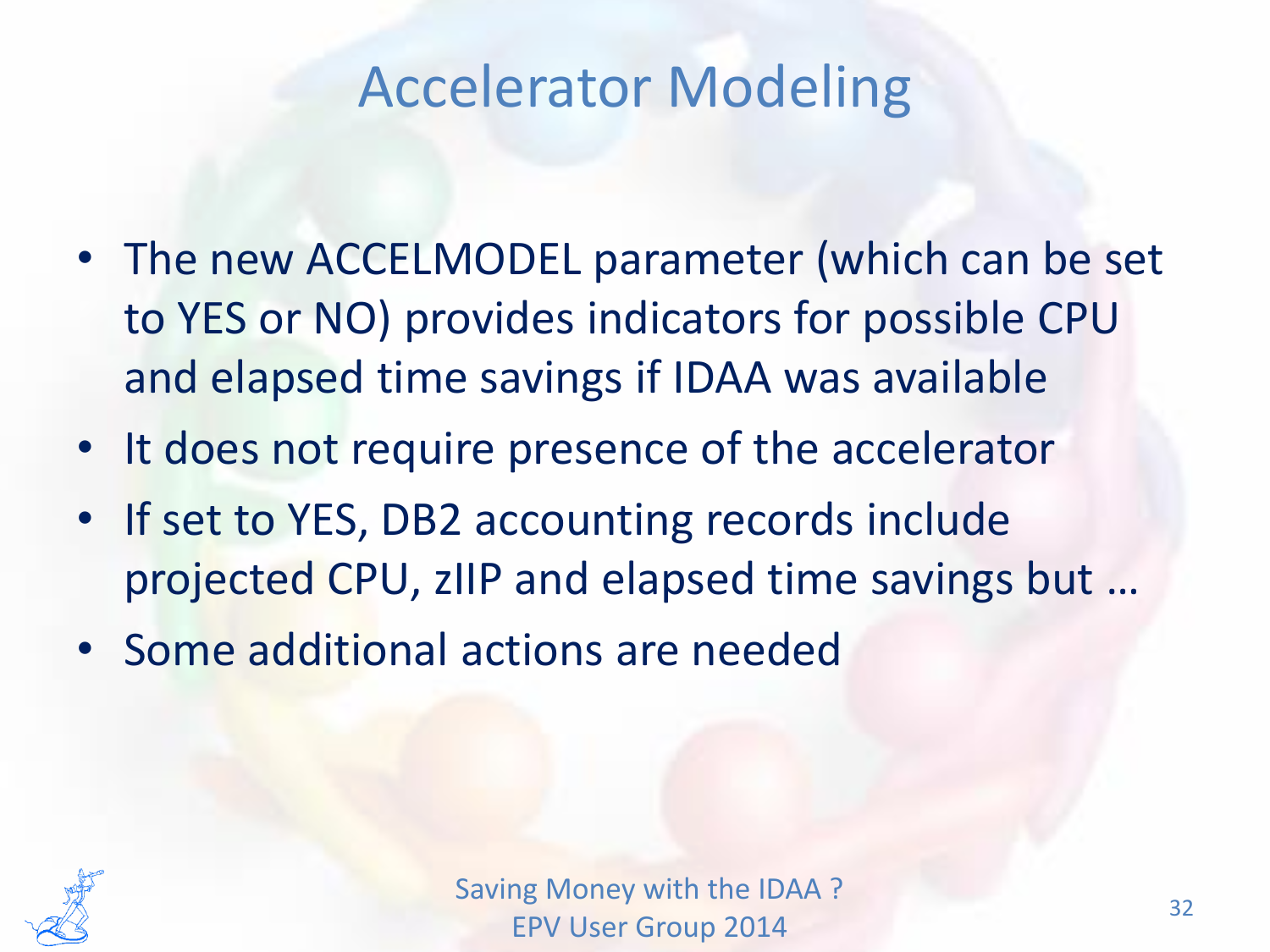• *For dynamic SQL statement assessment, use the RUNSTATS utility for target table spaces or restart DB2 to invalidate corresponding dynamic statement cache entries. ACCELMODEL needs to be set to YES during statement execution for Accelerator modeling.*

from 'Reliability and Performance with IBM DB2 Analytics Accelerator Version 4.1' IBM Redbooks SG24-8213-00

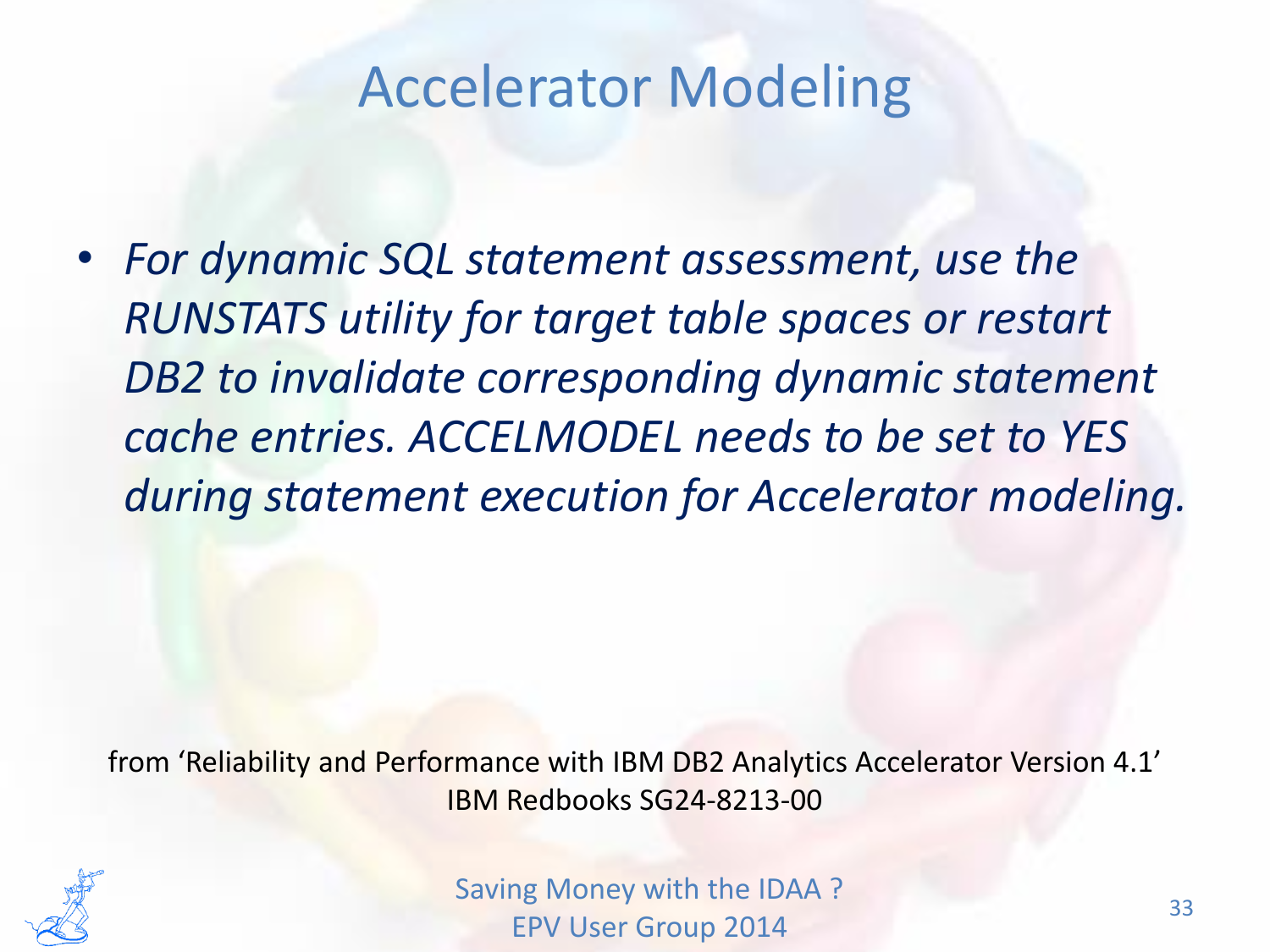• *For static SQL statement assessment, you must issue a BIND or REBIND PACKAGE for the DB2 packages you plan to include for this workload assessment. You may use option APREUSE(ERROR) with the REBIND PACKAGE statement to make sure that the current access plan remains unchanged. ACCELMODEL=YES is required during BIND/REBIND only, not at static SQL statement execution time.*

from 'Reliability and Performance with IBM DB2 Analytics Accelerator Version 4.1' IBM Redbooks SG24-8213-00

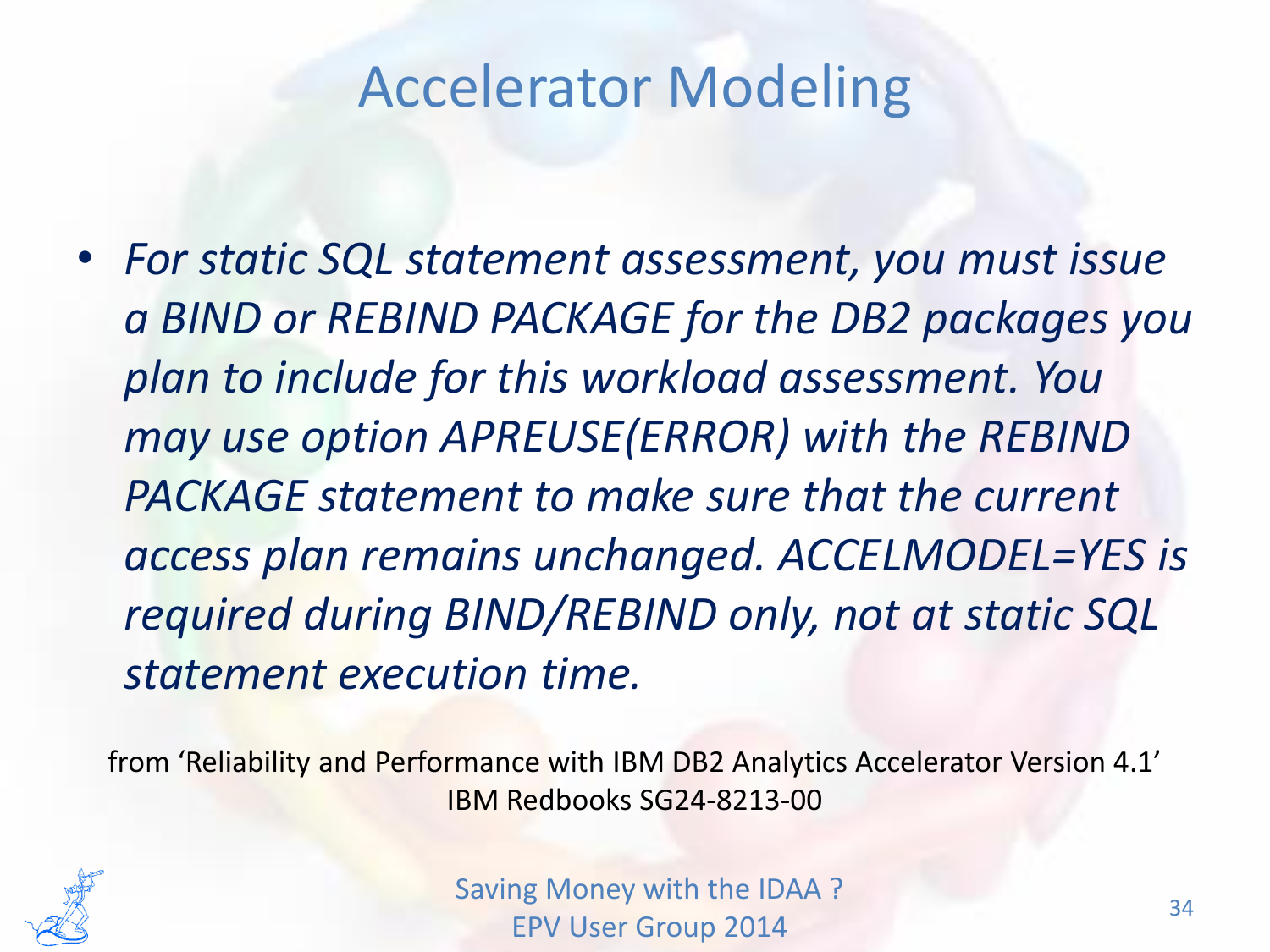- Functionality delivered via two DB2 10 APARs
	- PM90886: for IDAA V3 (dynamic SQL support)
	- PM95035: for IDAA V4 (add static SQL support)
- Functionality delivered via one DB2 11 APAR – PM96478: for IDAA V4 (add static SQL support)

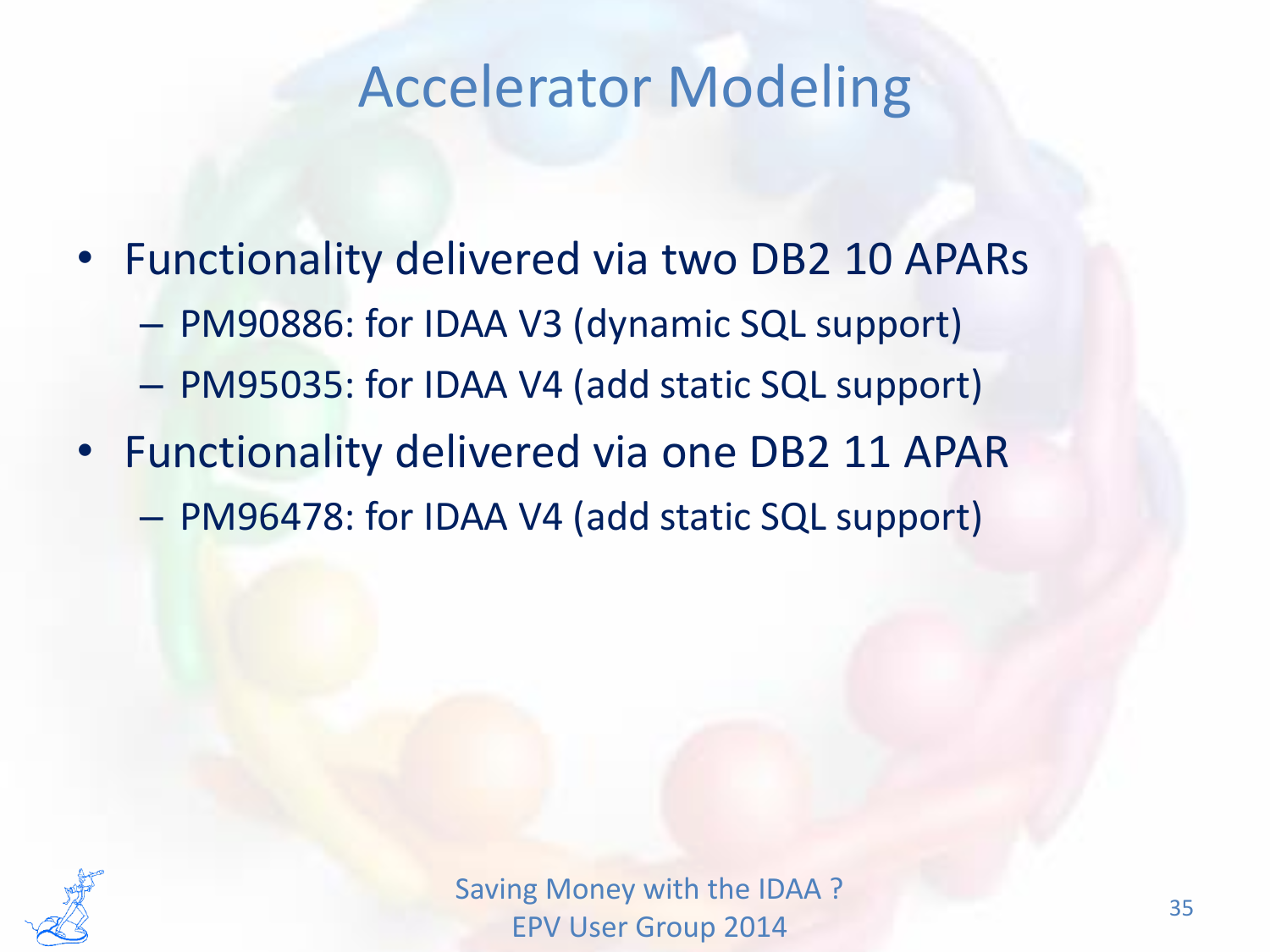- Three new accounting fields will be added to the QWAC section of the IFCID 3:
	- QWAC\_ACCEL\_ELIG\_ELA, the accumulated elapsed time spent processing SQL in DB2 that may be eligible for execution on an accelerator
	- QWAC\_ACCEL\_ELIG\_CP, the accumulated CPU time spent processing SQL in DB2 that may be eligible for execution on an accelerator
	- QWAC\_ACCEL\_ELIG\_SE, the accumulated CPU time consumed on an IBM specialty engine while processing SQL in DB2 that may be eligible for execution on an accelerator

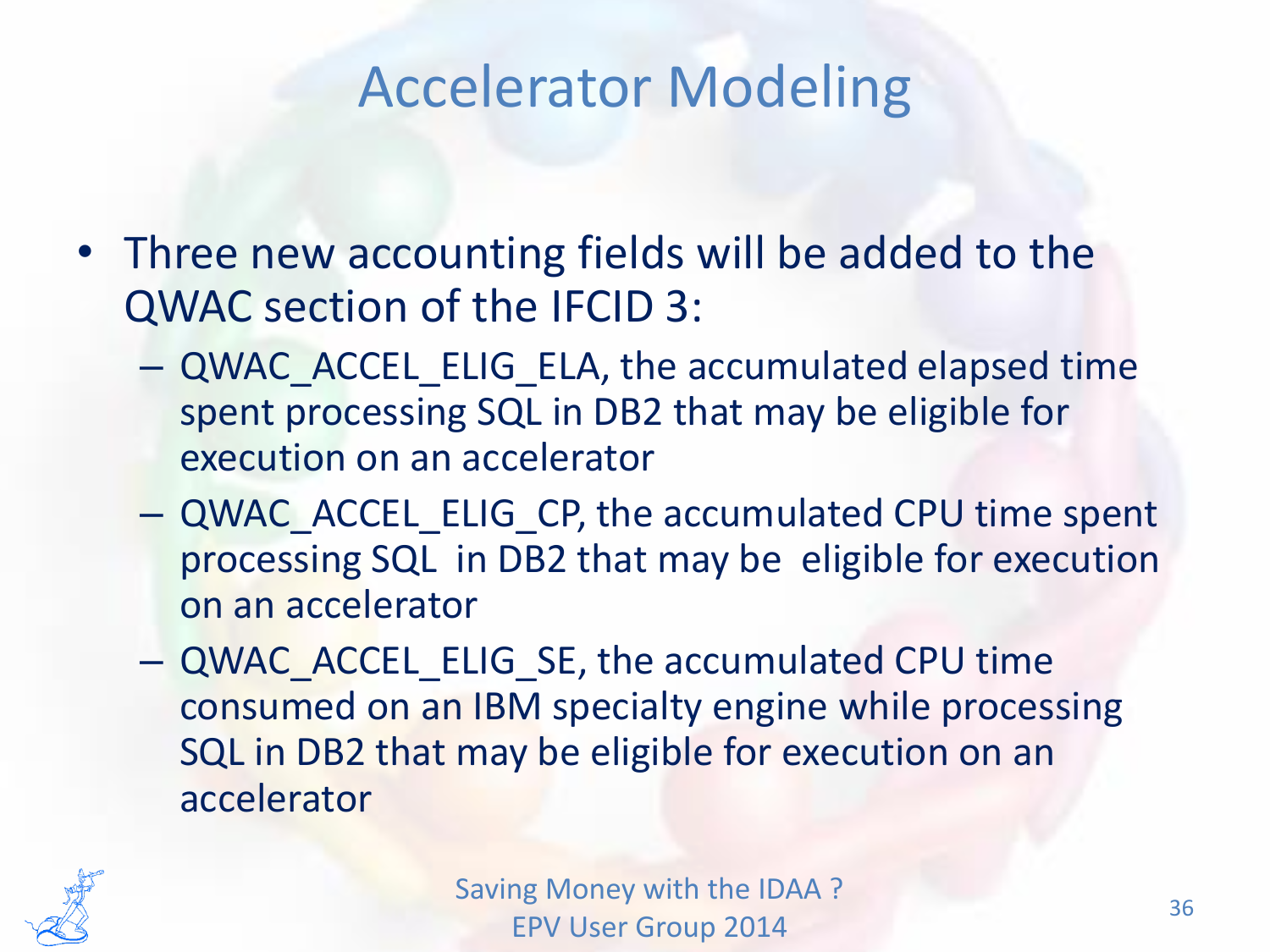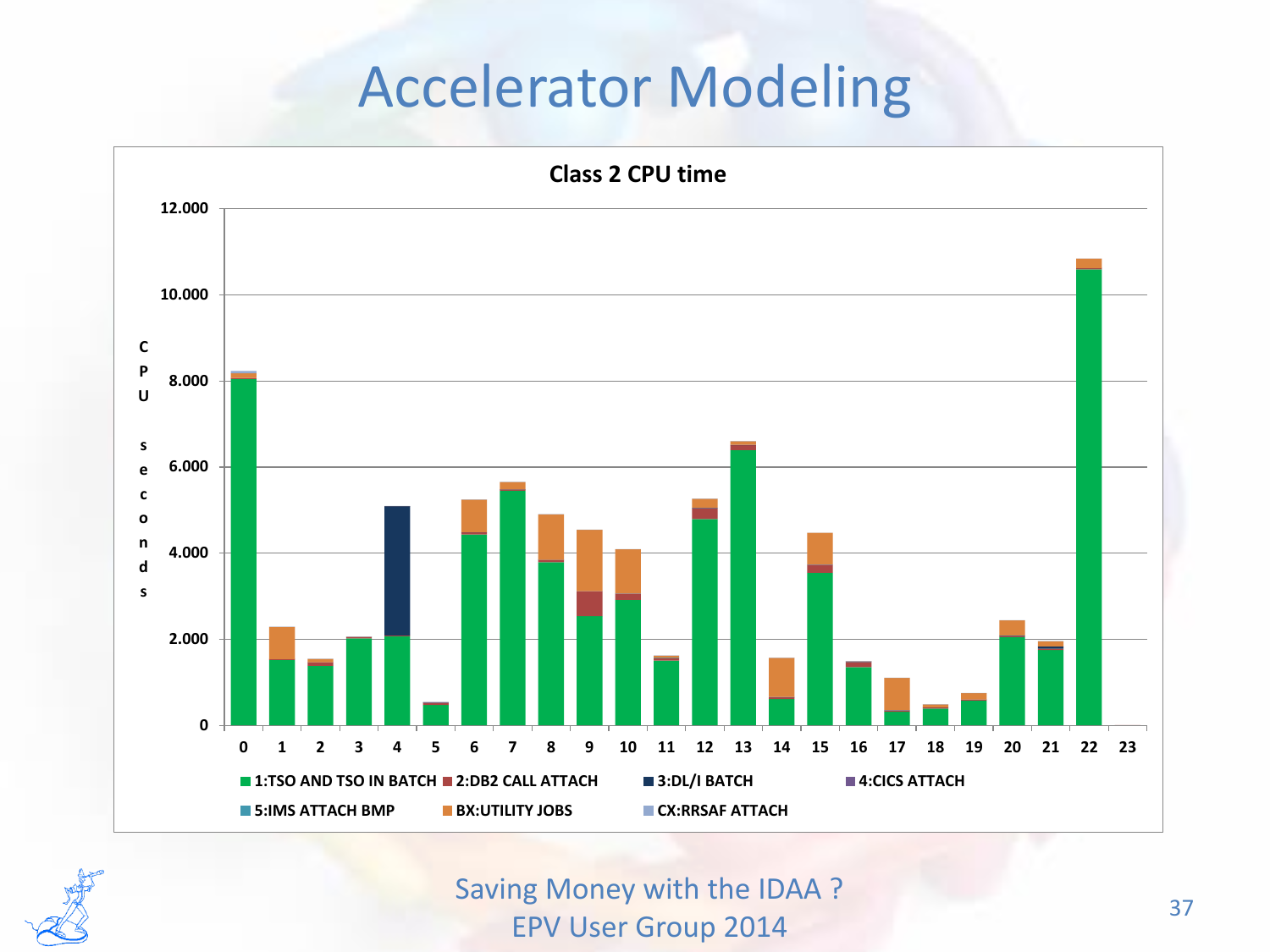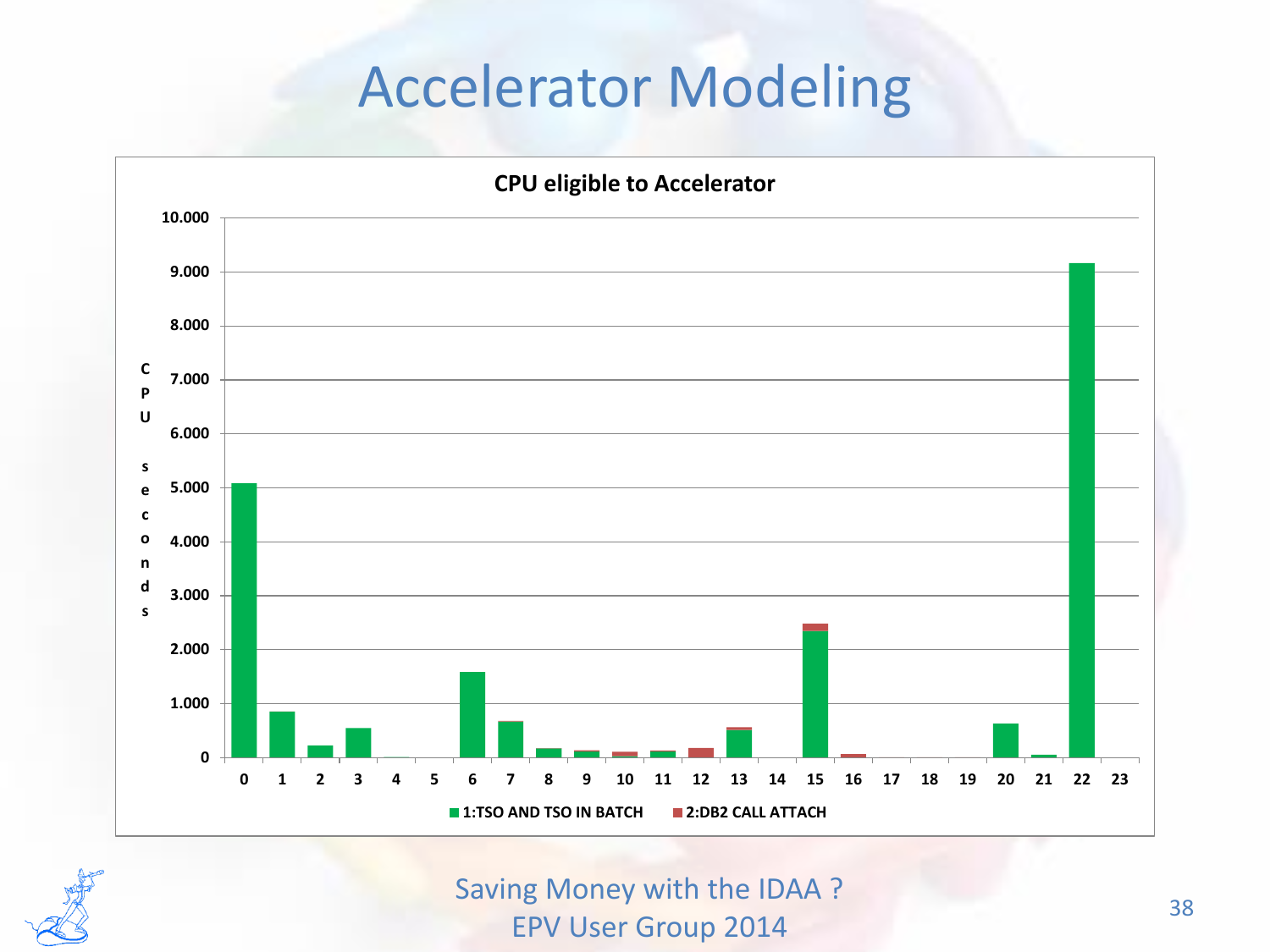# What about Money ?

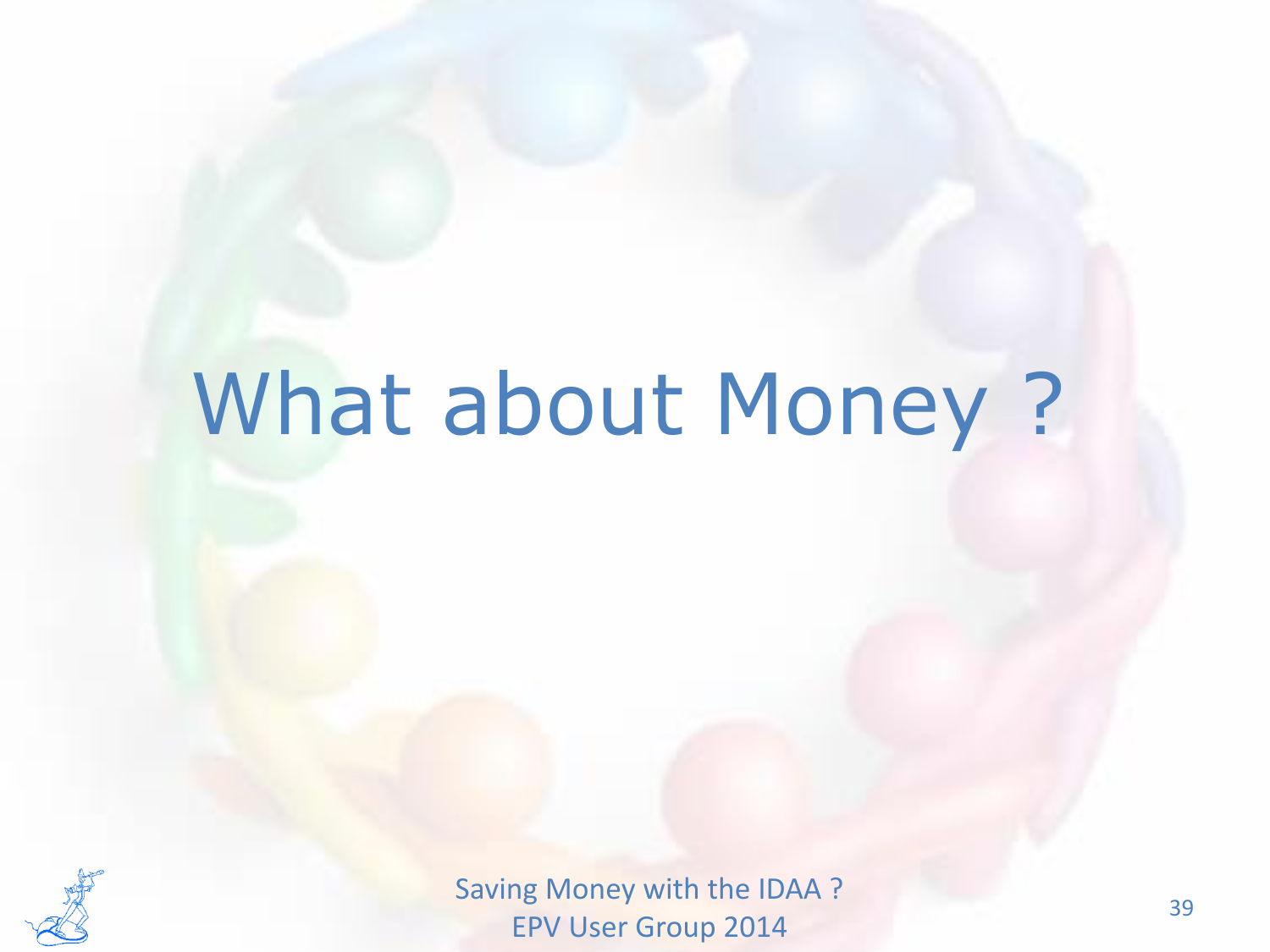### What about Money ?

- IDAA is not free
- So the question is: IDAA CPU savings will justify the additional IDAA cost ?
- Every company should answer this question; the answer will mostly depend on workload characteristics and software licensing policies

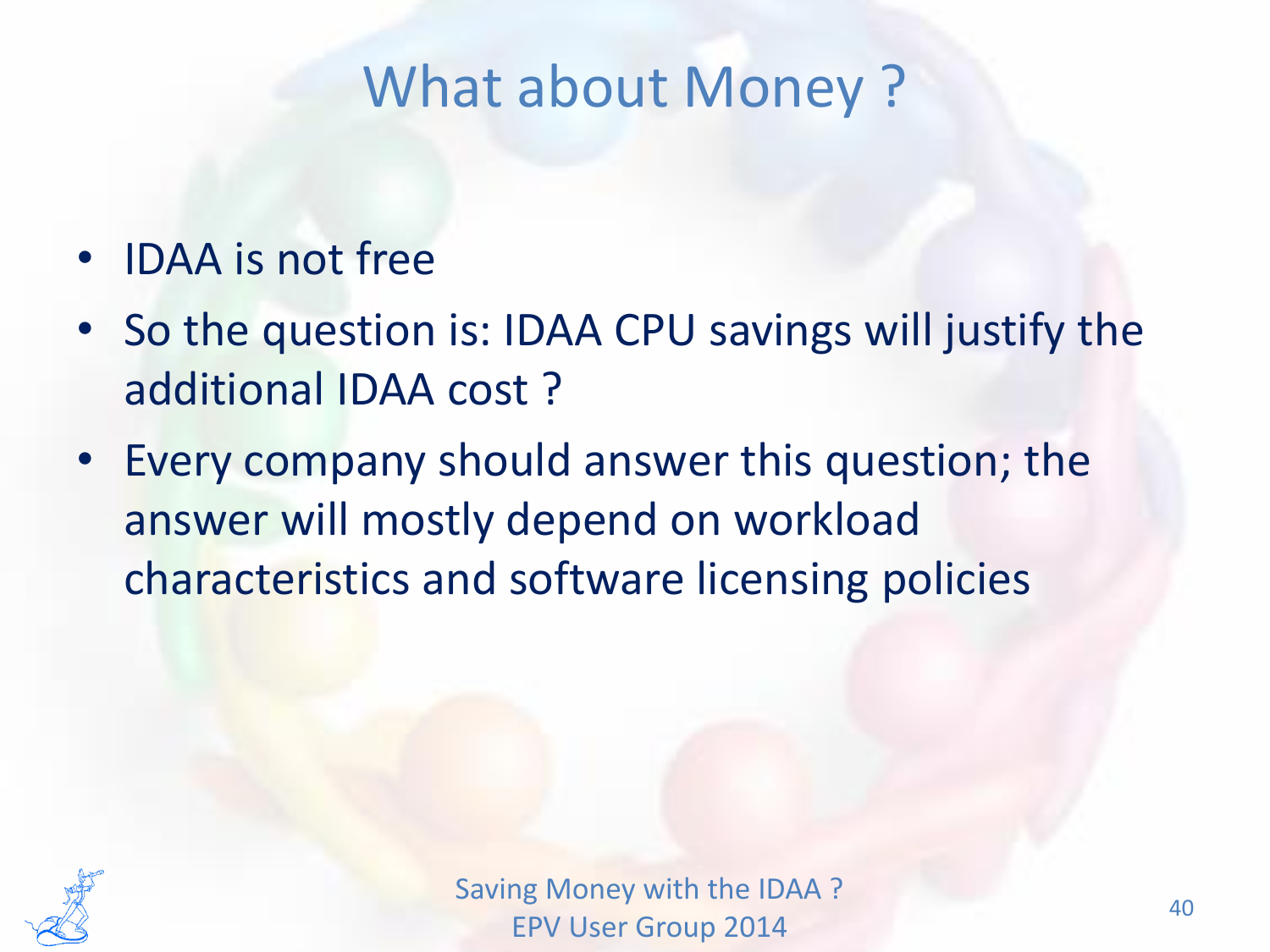- In this case we have to evaluate the reduction which could be obtained in the monthly peak of the MSU used in the 4 hour rolling average
- MSU used by replication are not considered here

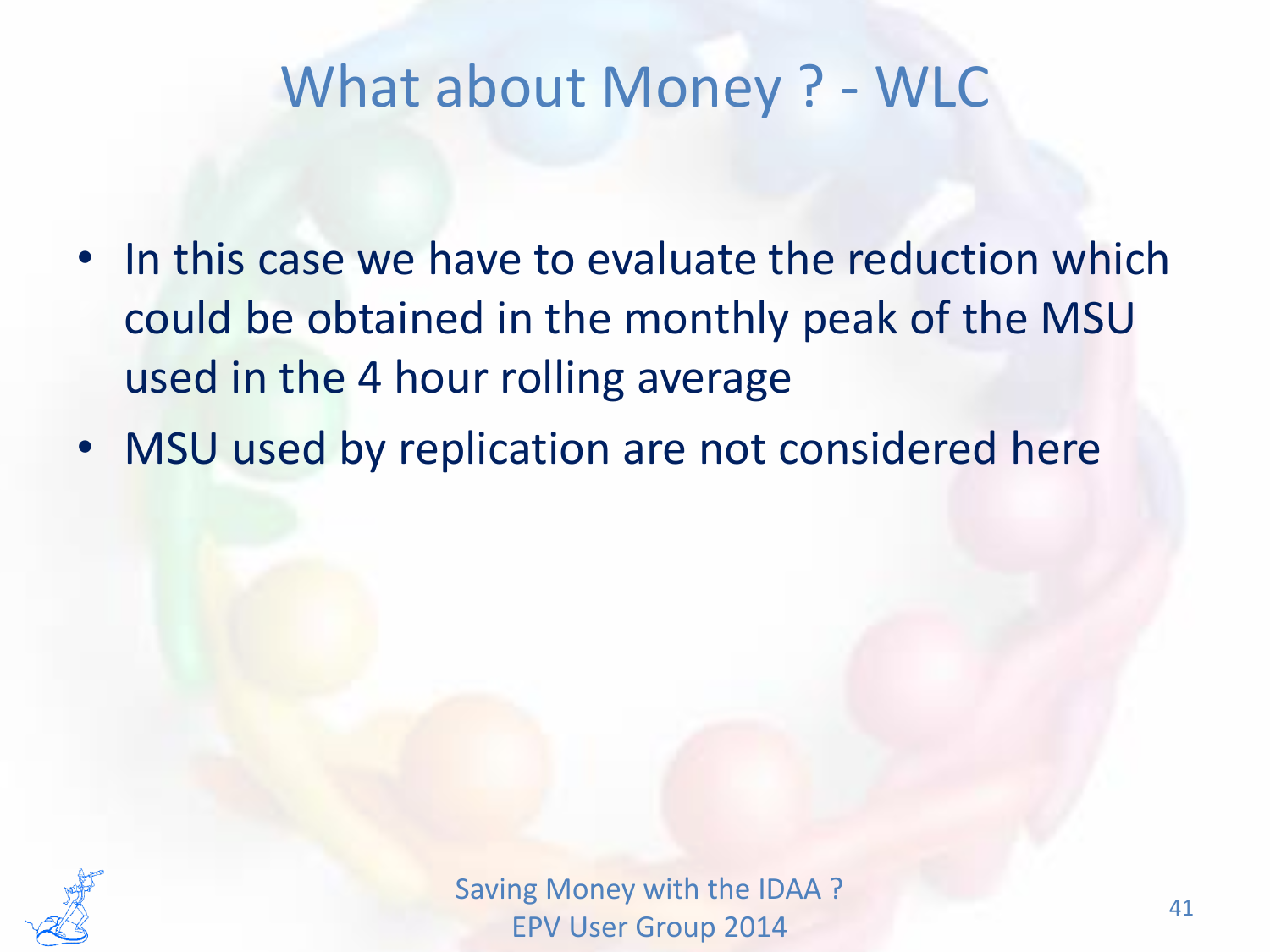- The following steps need to be performed to estimate MSU savings:
	- Activate accelerator modeling on the appropriate workloads
	- Collect SMF 101 data for an adequate period of time
	- Distribute the CPU consumptions of long running threads across the elapsed hours
	- Calculate the hourly CPU seconds used by summing all address space or service class consumption across all the CEC LPARs
	- Calculate the hourly CPU seconds eligible to the IDAA by summing QWAC\_ACCEL\_ELIG\_CP\_across all the LPARs

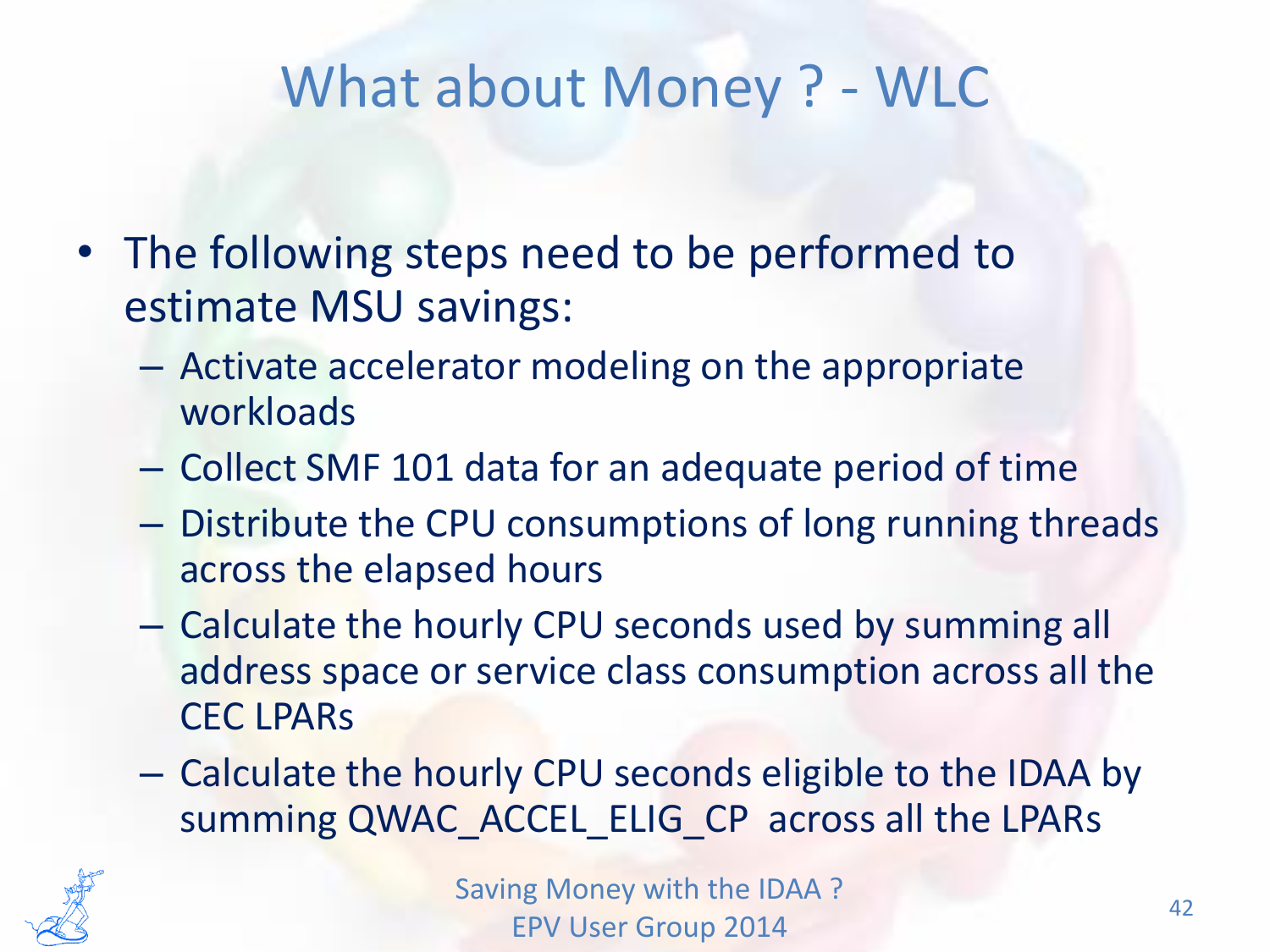- Increment both values in order to account for the uncaptured CPU
- Transform CPU seconds in MSU
- Subtract the IDAA eligible MSU from the total MSU
- Calculate the monthly peak of the MSU used in the 4-hour rolling average
- Compare this value with the «real» value of the monthly peak of the 4-hour rolling average MSU
- Convert the MSU reduction, if any, to money savings

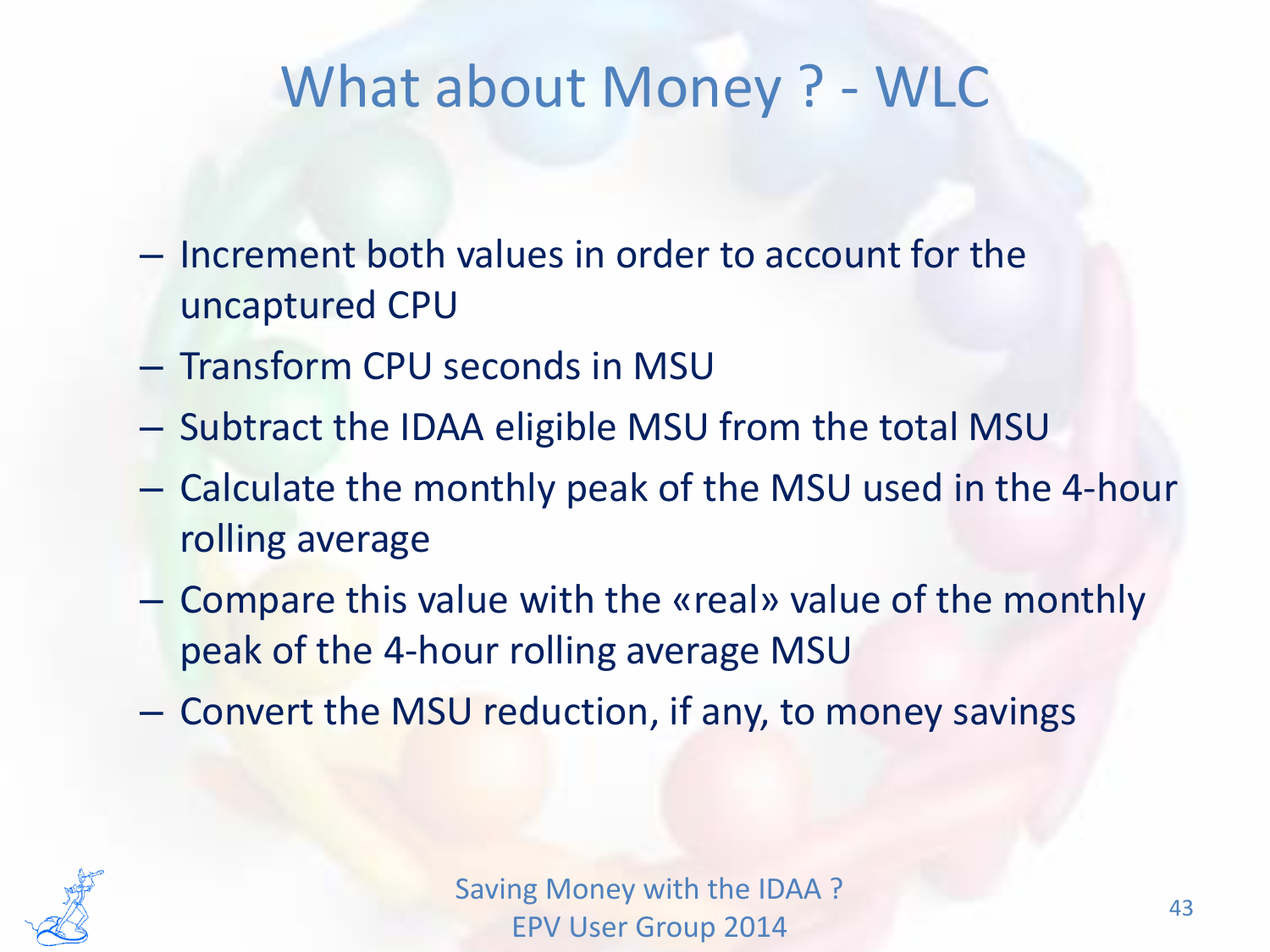- No WLC savings for the first customer (slides 37, 38)
- We tested the process with a second customer
- It seems that interesting MSU savings could be expected

|            | ▤▨★Ω₽       |              |            |                |                   |
|------------|-------------|--------------|------------|----------------|-------------------|
| <b>DAY</b> | <b>TYPE</b> | <b>MODEL</b> | <b>MSU</b> | <b>MSU WLC</b> | <b>MSU W/IDAA</b> |
| Tue        | 2827        | 712          | 1.709      | 721            | 668               |
| Mon        | 2827        | 712          | 1.709      | 704            | 633               |
| Thu        | 2827        | 712          | 1.709      | 688            | 617               |
| Wed        | 2827        | 712          | 1.709      | 638            | 581               |
| Fri        | 2827        | 712          | 1.709      | 603            | 546               |
|            |             |              |            | CEC: CEC1      |                   |

#### **WLC WITH IDAA DAILY MSU**

| CEC1       |                |                   | ▤▧★Ω₽       |     |             |              | CEC: CEC2  |                |            |
|------------|----------------|-------------------|-------------|-----|-------------|--------------|------------|----------------|------------|
| <b>MSU</b> | <b>MSU WLC</b> | <b>MSU W/IDAA</b> | <b>DATE</b> | DAY | <b>TYPE</b> | <b>MODEL</b> | <b>MSU</b> | <b>MSU WLC</b> | MSU W/IDAA |
| 1.709      | 721            | 668               | 2014-06-26  | Thu | 2827        | 712          | 1.709      | 795            | 703        |
| 1.709      | 704            | 633               | 2014-06-23  | Mon | 2827        | 712          | 1.709      | 720            | 654        |
| 1.709      | 688            | 617               | 2014-06-24  | Tue | 2827        | 712          | 1.709      | 700            | 618        |
| 1.709      | 638            | 581               | 2014-06-27  | Fri | 2827        | 712          | 1.709      | 685            | 628        |
| 1.709      | 603            | 546               | 2014-06-25  | Wed | 2827        | 712          | 1.709      | 609            | 554        |
|            |                |                   |             |     |             |              |            |                |            |

#### **WLC WITH IDAA DAILY MSU**

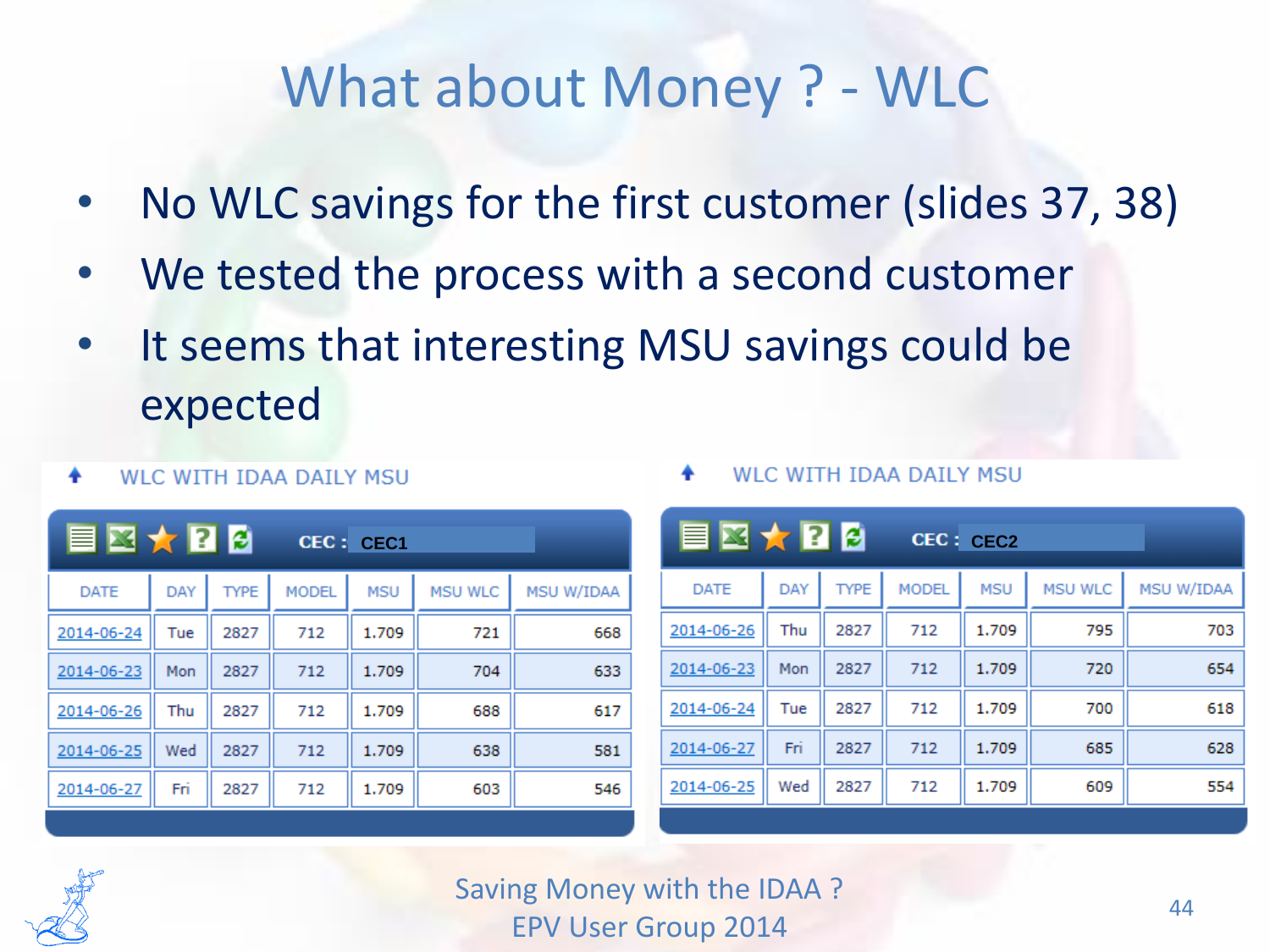#### What about Money ? – Full Capacity

- In this case we have to evaluate the reduction which could be obtained in the CPU capacity needed to cover the peak period used for capacity planning
- MSU used by replication are not considered here

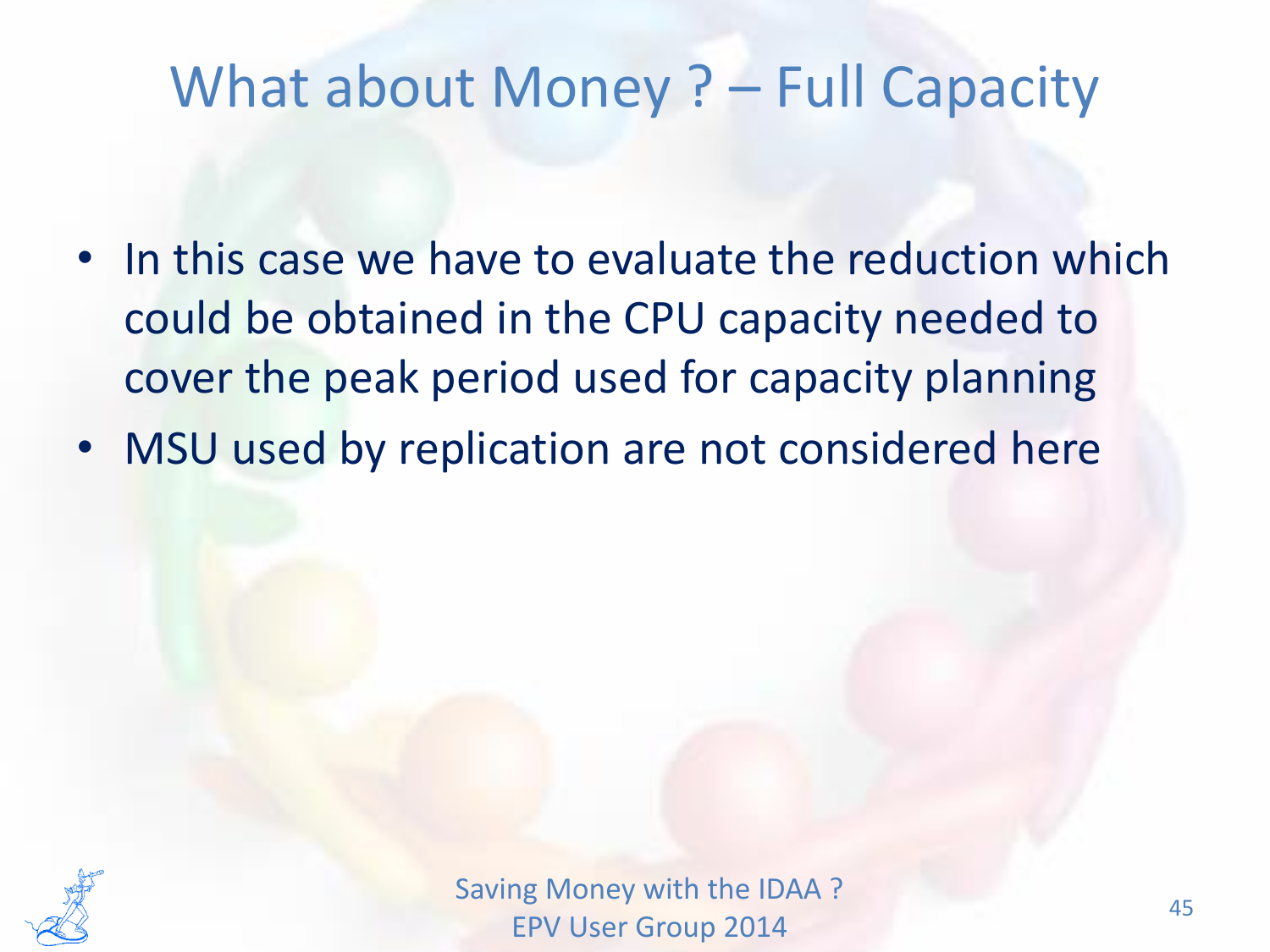### What about Money ? – Full Capacity

- The following steps need to be performed to estimate savings:
	- Activate accelerator modeling on the appropriate workloads
	- Collect SMF 101 data for an adequate period of time
	- Distribute the CPU consumptions of long running threads across the elapsed hours
	- Calculate the CPU seconds used by summing all address space or service class consumption across all the CEC LPARs aggregated as of your capacity planning rules
	- Calculate the hourly CPU seconds eligible to the IDAA by summing QWAC\_ACCEL\_ELIG\_CP across all the LPARs aggregated as of your capacity planning rules

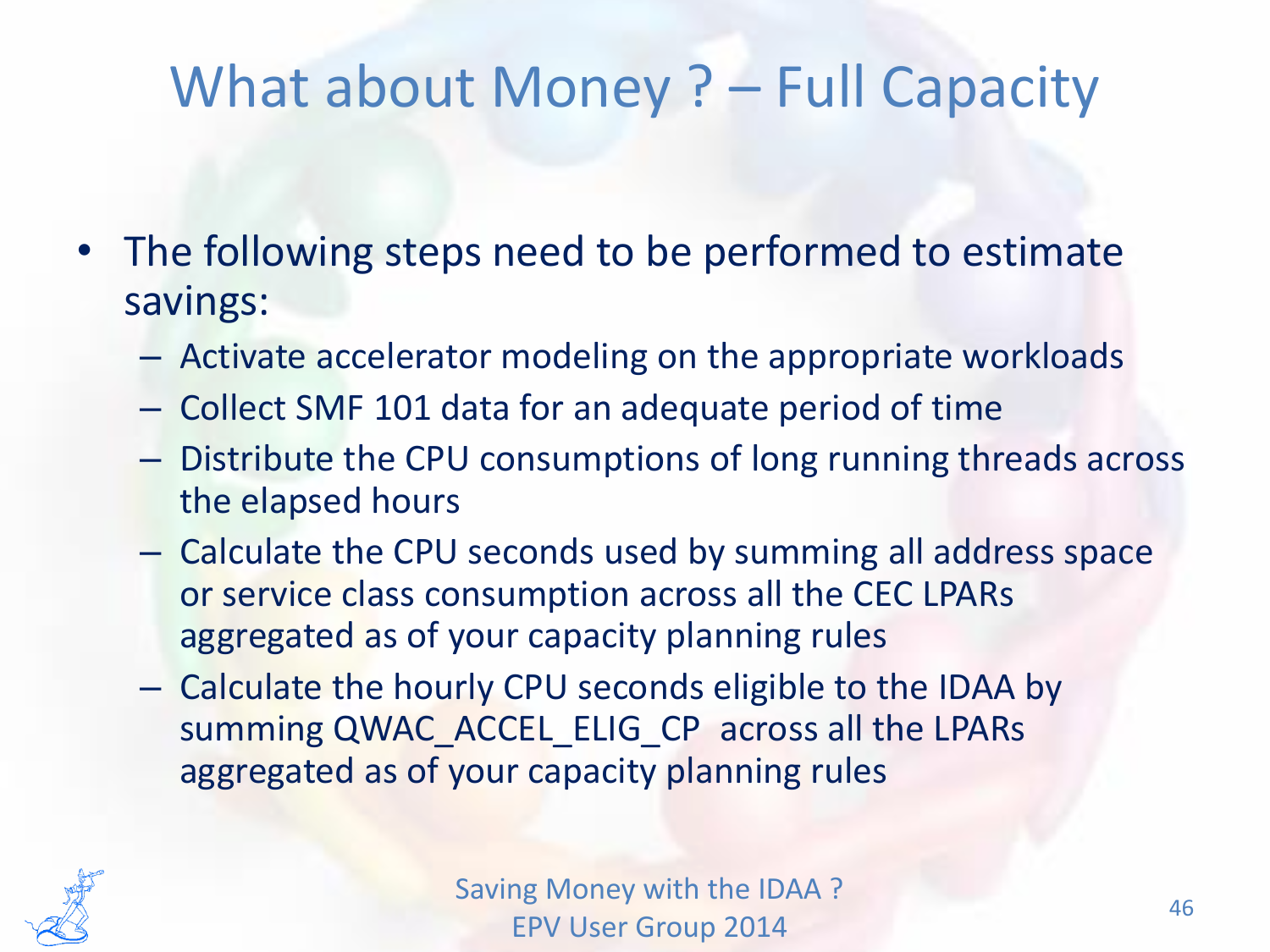#### What about Money ? – Full Capacity

- Increment both values in order to account for the uncaptured CPU
- Subtract the IDAA eligible CPU seconds from the total CPU seconds
- From the obtained CPU seconds estimate a new hardware configuration
- Evaluate a possible hardware reduction
- Transform this reduction, if any, to hardware and software money savings

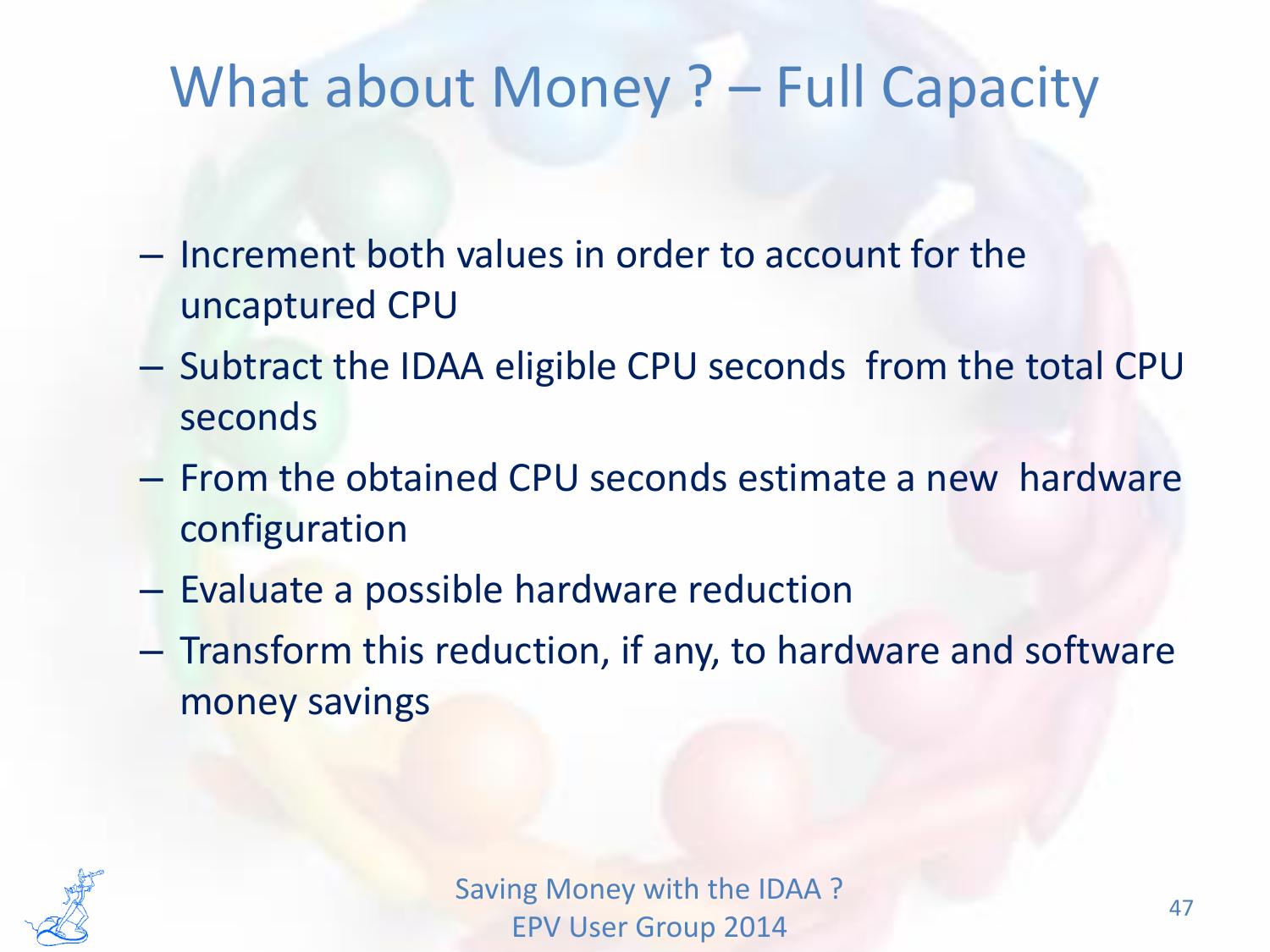## Conclusions (1/2)

- We found a growing interest in many companies towards the IDAA especially after V4 has been released
- Many SMF metrics are available to control IDAA performance and for IDAA capacity planning
- However their meaning, especially for the statistics included in the IFCID 2, is not really straightforward and has to be carefully understood before using them
- Some additional information could be useful to better understand what's happening inside the IDAA

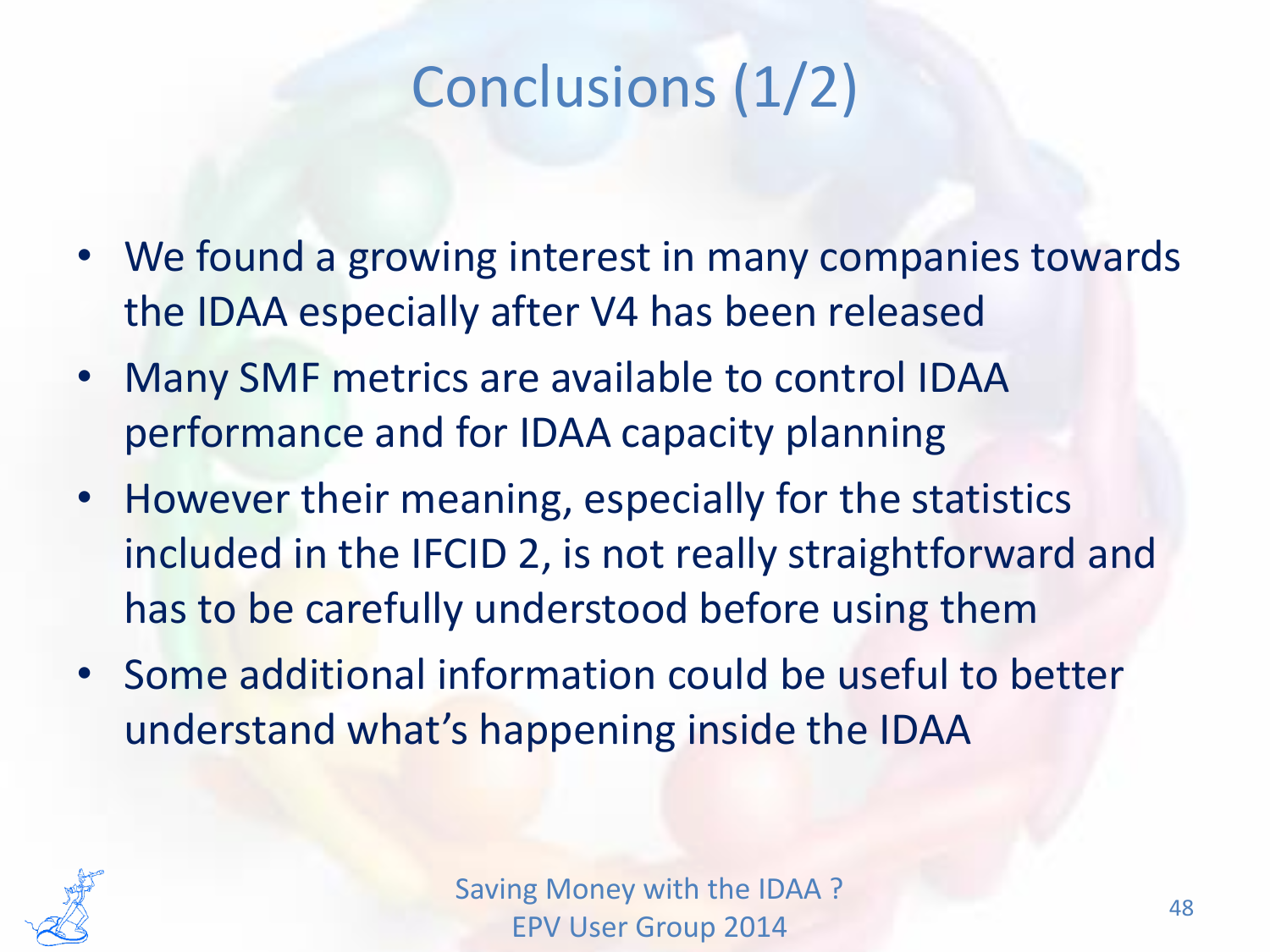## Conclusions (2/2)

- The major interest of many companies is the possibility of cutting z/OS costs through CPU usage reduction
- This possibility has to be carefully verified taking into account:
	- workload characteristics
	- service level agreements
	- software licensing policy
	- IDAA replication cost